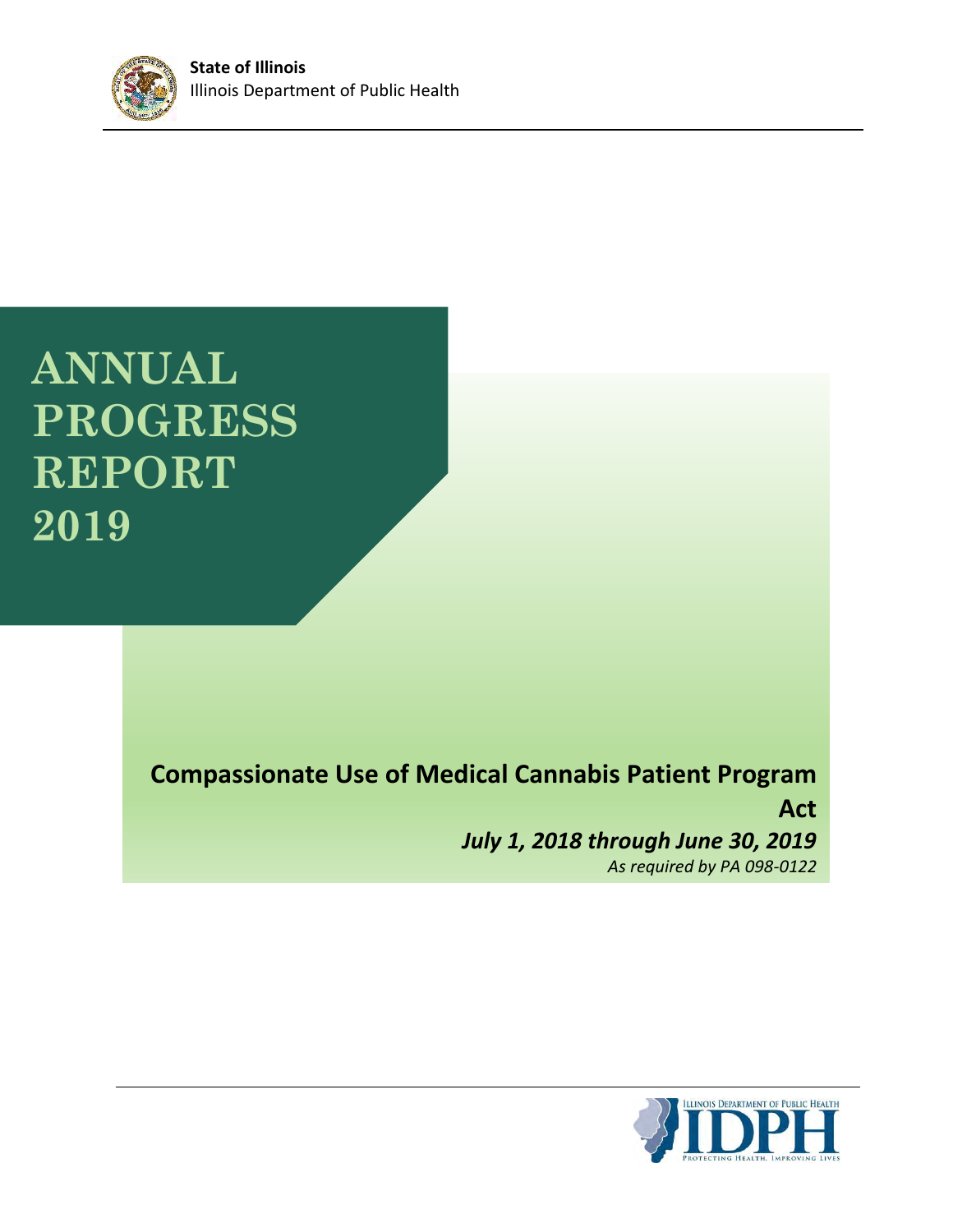# TABLE OF CONTENTS

# COMPASSIONATE USE OF MEDICAL CANNABIS PATIENT PROGRAM ACT\_3

| MEDICAL CANNABIS PATIENT PROGRAM (MCPP) __________________________________ 8   |  |
|--------------------------------------------------------------------------------|--|
|                                                                                |  |
|                                                                                |  |
|                                                                                |  |
|                                                                                |  |
|                                                                                |  |
|                                                                                |  |
|                                                                                |  |
|                                                                                |  |
|                                                                                |  |
|                                                                                |  |
| OPIOID ALTERNATIVE PATIENT PROGRAM (OAPP) _________________________________ 18 |  |
|                                                                                |  |
|                                                                                |  |
|                                                                                |  |
|                                                                                |  |
|                                                                                |  |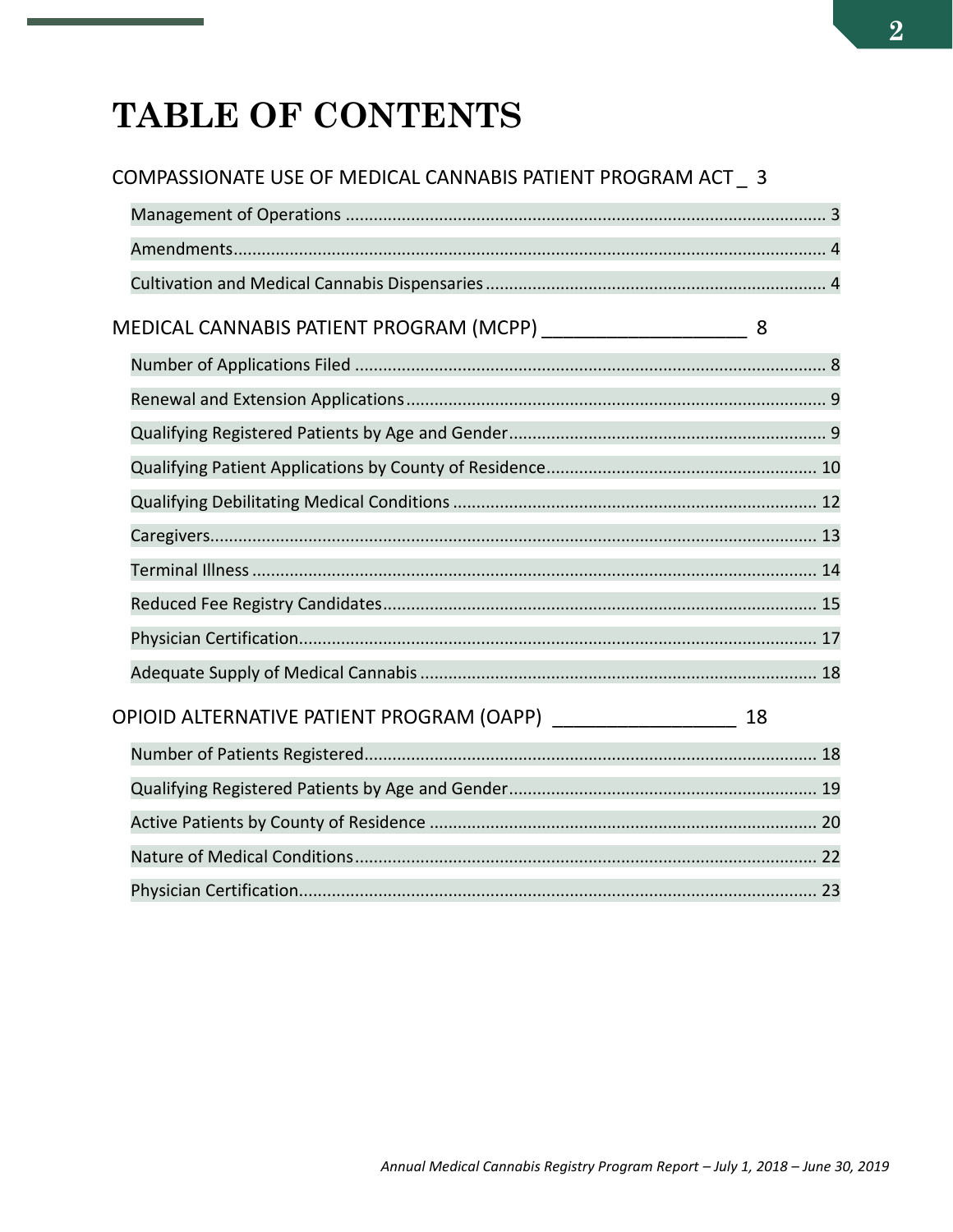# <span id="page-2-0"></span>**COMPASSIONATE USE OF MEDICAL CANNABIS PATIENTPROGRAM ACT**

On August 12, 2019, changes to the Compassionate Use of Medical Cannabis Program became effective. [The Compassionate Use of Medical Cannabis Program Act](http://www.ilga.gov/legislation/ilcs/ilcs3.asp?ActID=3503&ChapterID=35) is a permanent program and the "pilot" designation has been removed. The Compassionate Use of Medical Cannabis Patient Program Act (Act), Public Act 98-0122, allows an individual who is diagnosed with a qualifying debilitating medical condition to register with the state of Illinois under the Medical Cannabis Patient Program (MCPP) to obtain cannabis (marijuana) for medical use. The Act became effective on January 1, 2014. Illinois was the 20<sup>th</sup> state to authorize a legal medical cannabis program. As of June 2019, 33 states, Washington, D.C., and the territories of Guam and Puerto Rico have legalized the use of the cannabis plant for medical purposes.

Public Act (P.A.) 98-0122 provides Illinois residents who have various qualifying debilitating medical conditions, as defined by the Act, access to medical cannabis and protects qualifying patients, as well as their physicians and providers, from criminal and civil liability. The Act defines "medical use" as "the acquisition; administration; delivery; possession; transfer; transportation; or use of cannabis to treat or alleviate a registered qualifying patient's debilitating medical condition or symptoms associated with the patient's qualifying condition".

### <span id="page-2-1"></span>**Management of Operations**

Three Illinois agencies oversee the process for providing and obtaining medical cannabis.

- 1. The Illinois Department of Agriculture (IDOA) provides registration and oversight of cultivation centers.
- 2. The Illinois Department of Financial and Professional Regulation (IDFPR) enforces the Act's provisions relating to registration and oversight of dispensing organizations.
- 3. The Illinois Department of Public Health (IDPH) operates a confidential registry of qualifying patients and their caregivers authorized to use medical cannabis, and distributes educational information about health risks associated with abuse of cannabis and prescription medications.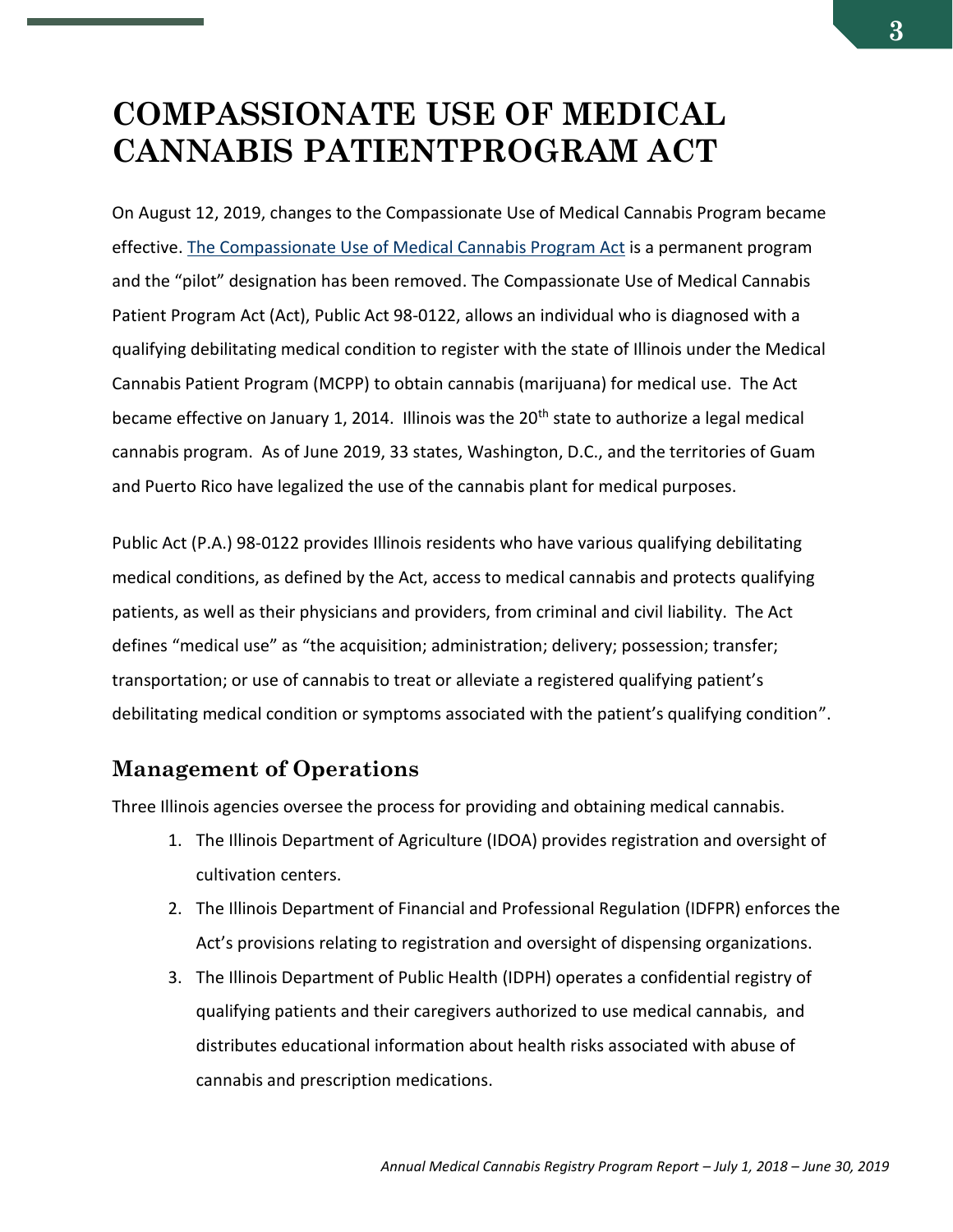Additionally, the Office of the Secretary of State, the Illinois State Police, and the Department of Revenue each has ancillary roles for program implementation.

### <span id="page-3-0"></span>**Amendments**

Since P.A. 98-0122 became effective, the legislation authorizing the program has been amended multiple times. In 2015, the Act was amended to allow persons under age 18 to obtain a registry identification card. In July 2016, the program was extended through July 1, 2020. Additionally, Public Act 099-0519 added Post-Traumatic Stress Disorder (PTSD) as a qualifying debilitating medical condition and allowed individuals diagnosed with a terminal illness to apply for an expedited medical cannabis registry identification card.

On August 28, 2018, Public Act 100-1114, the Alternative to Opioids Act of 2018, was signed into law—making changes to the Compassionate Use of Medical Cannabis Pilot Program Act. The Public Act created the Opioid Alternative Pilot Program (OAPP), which allows access to medical cannabis for individuals who have or could receive a prescription for opioids as certified by a physician licensed in Illinois. The OAPP was designed to provide people with an option to manage their pain. Opioids can be highly addictive in a very short period of time and this program offers qualifying individuals an alternative. On January 31, 2019, IDPH successfully launched the OAPP with the long-term goal to reduce opioid deaths.

On February 1, 2019, IDPH began issuing provisional access registration cards to individuals who apply on-line for the Medical Cannabis Patient Program (MCPP). The provisional registration allows the qualifying patient and designated caregiver, if applicable, to access a medical cannabis dispensary while the patient's application is being processed. Patients who registered on-line December 1, 2018 through January 31, 2019 also received a provisional registration.

### <span id="page-3-1"></span>**Cultivation and Medical Cannabis Dispensaries**

The state's departments of Agriculture and Financial and Professional Regulation oversee the licensing of cultivation centers and medical cannabis dispensaries. As of June 30, 2019, there were 22 licensed operating cultivation centers and 55 licensed medical cannabis dispensaries in Illinois. The first licensed medical cannabis dispensaries opened to the public in November 2015.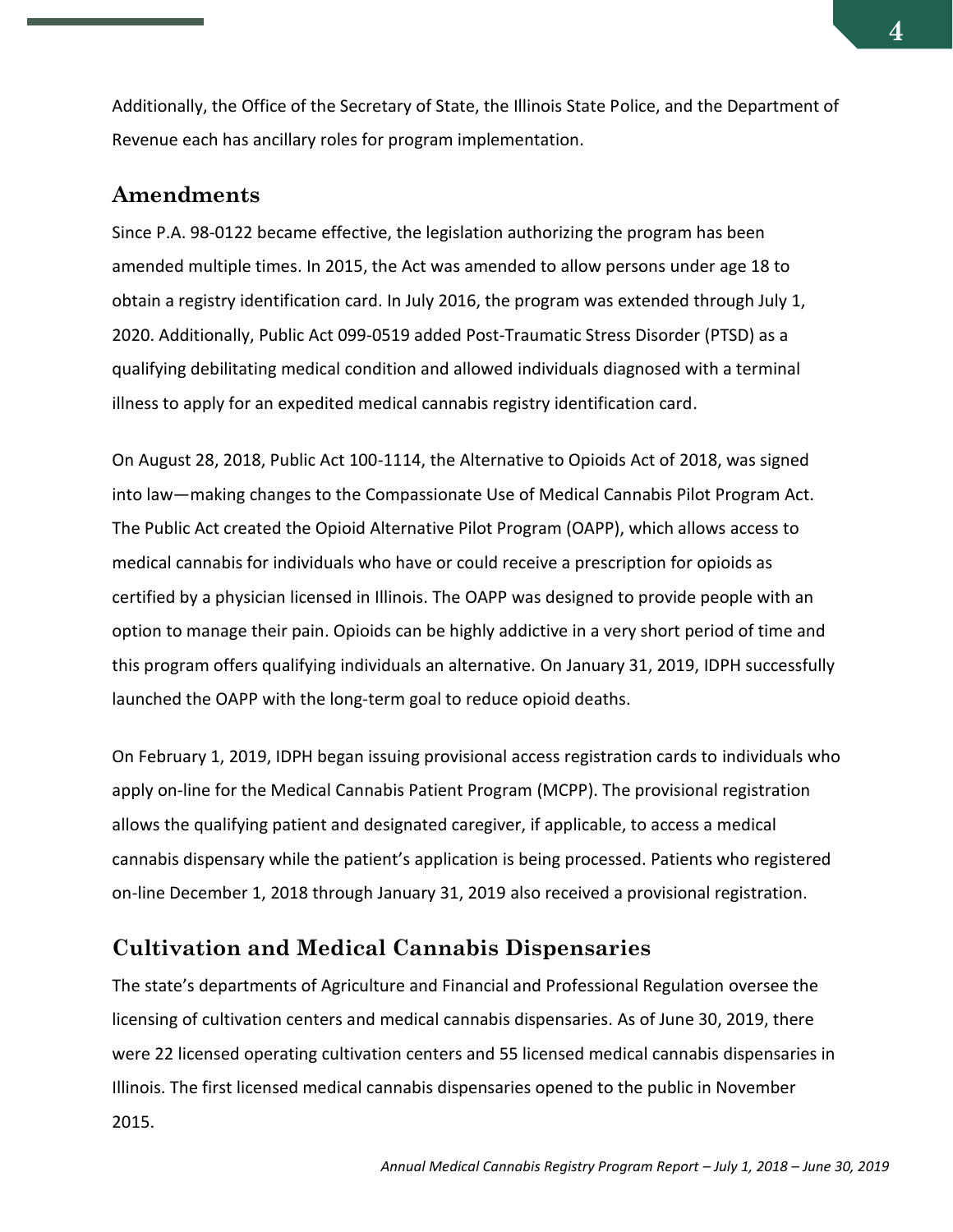The Act requires qualifying medical cannabis patients to select an Illinois registered medical cannabis dispensary to purchase medical cannabis. An updated list of registered dispensaries is available at https://www.idfpr.com/Forms/MC/ListofLicensedDispensaries.pdf. For the MCPP, registered patients may change their medical cannabis dispensary by notifying IDPH of their selection. For the OAPP, registered patients may only change their medical cannabis dispensary once every 90-day enrollment period. The tables on the following pages provide an overview of how many registered patients selected the medical cannabis dispensaries listed, as of June 30, 2019. Because registered MCPP patients may change dispensaries as often as once every 24 hours, these numbers do not reflect the total number of registered patients currently active.

Total medical cannabis sales since November 2015 for the period ending June 30, 2019 were as follows:

- Total retail sales since November 2015 by licensed medical cannabis dispensaries -- \$363,746,775.55
- Total wholesale sales since November 2015 by cultivation centers -- \$201,829,248.37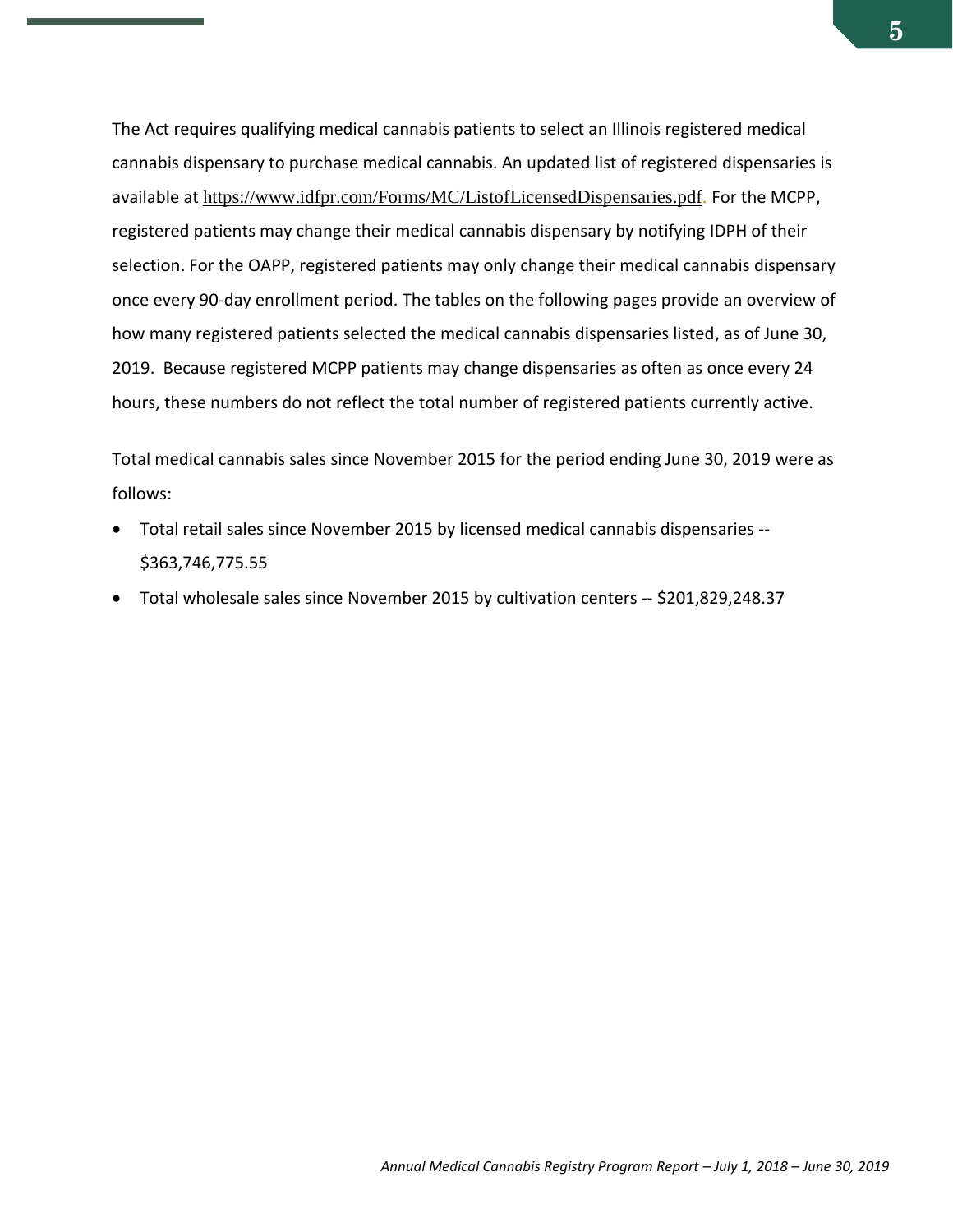#### **Number of Patients Per Dispensary**

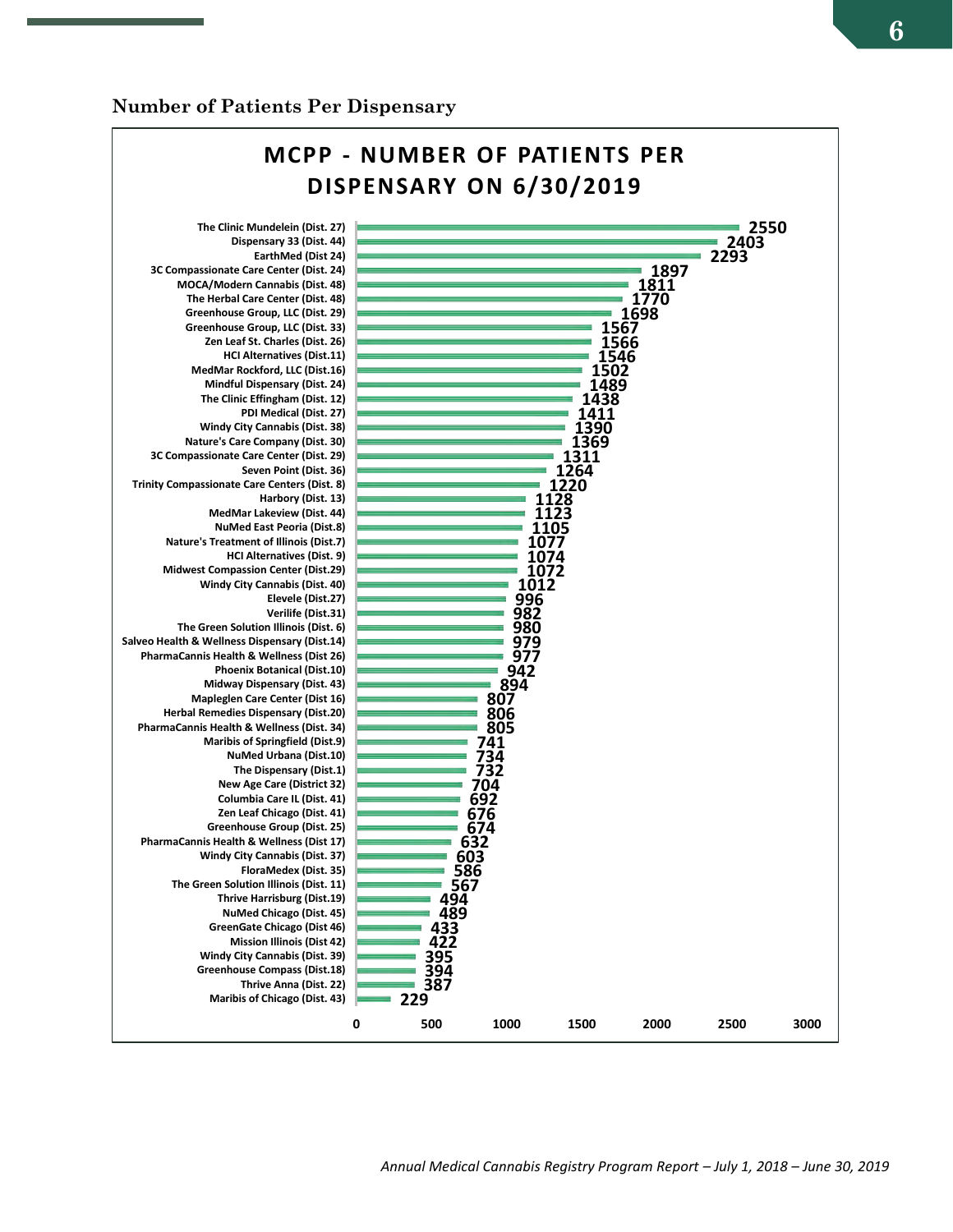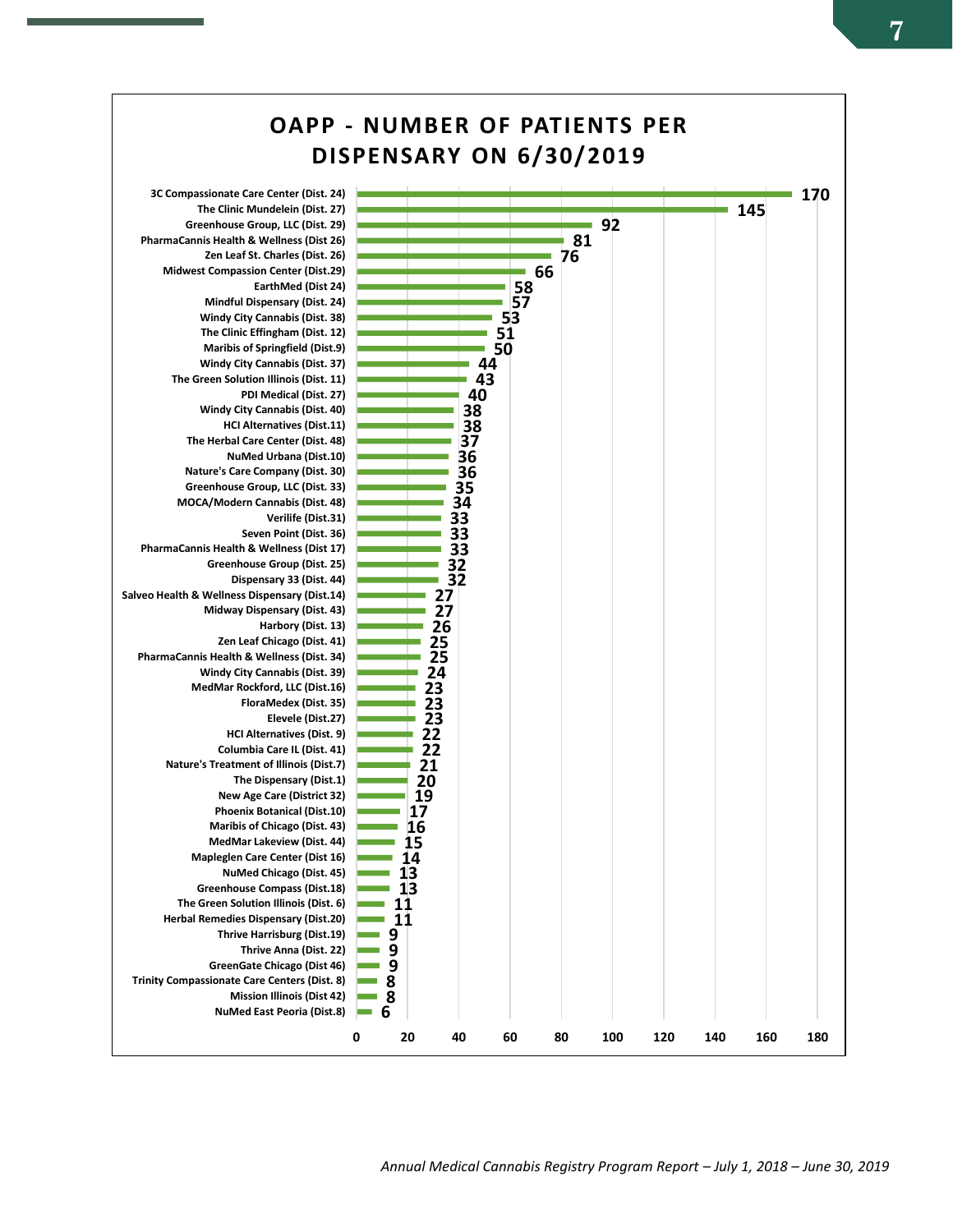*As of June 30, 2019, IDPH approved applications for approximately 76,000 qualifying patients (including 468 persons under 18 years of age) since the Medical Cannabis Patient Program (MCPP) began accepting applications on September 2, 2014.*

# <span id="page-7-0"></span>**MEDICAL CANNABIS PATIENT PROGRAM (MCPP)**

# <span id="page-7-1"></span>**Number of Applications Filed**

Between July 1, 2018 and June 30, 2019, approximately 37,600 people completed an application and submitted payment to the Illinois Department of Public Health (IDPH). During state fiscal year 2019, IDPH issued more than 36,000 new registry identification cards to registered qualifying patients, including 172 to individuals under age 18. A total of 1,733 qualifying patients were denied a medical cannabis registration identification card. The primary reason applicants were denied was because they did not respond to the notice(s) sent to correct deficiencies in their application. Below is the number of approved applications for qualifying patients by fiscal year since the program began accepting applications on September 2, 2014.



*Note: Data shown was taken up to 16 days after the end of each fiscal year.*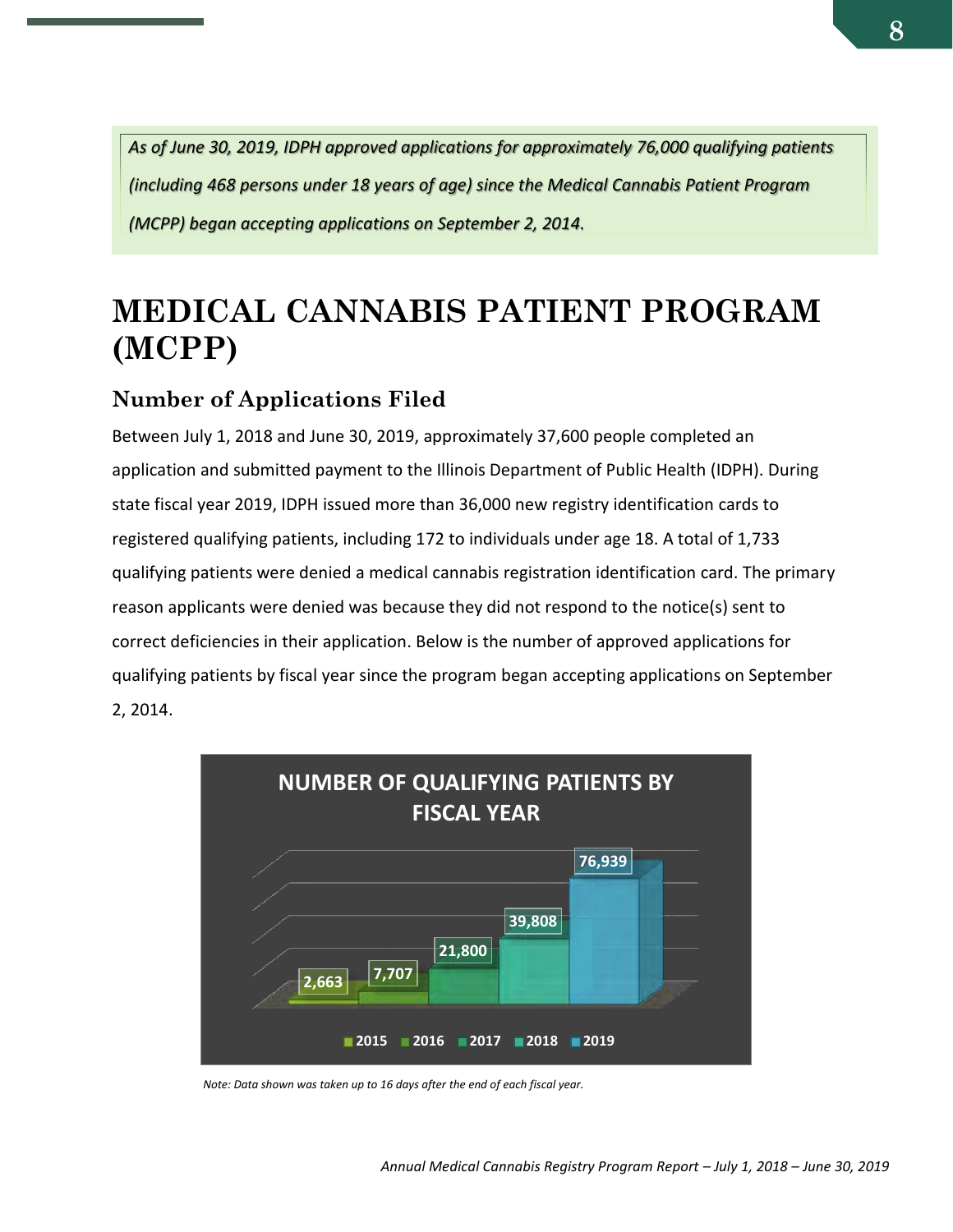### <span id="page-8-0"></span>**Renewal and Extension Applications**

<span id="page-8-1"></span>Medical cannabis registry identification cards may be valid for up to three years. When a qualifying patient first applies, a period of one year, two years, or three years may be chosen. The qualifying patient who applied and was approved for less three years may extend his or her registry identification card by completing an online extension application and paying the required fee. The extension application extends a registry card for one year at a time until three years is reached and does not require proof of Illinois residency and a physician certification.

At the end of every three-year period, the qualifying registered patient may renew the registry identification card by completing the online renewal application, uploading the required documents, including proof of Illinois residency and an updated physician certification, and paying the required fee. The renewal may be valid for a period of one, two, or three years.

In fiscal year 2019, more than 10,800 extension and renewal applications were processed and approved.

### **Qualifying Registered Patients by Age and Gender**

#### **Age**

From July 1, 2018 through June 30, 2019, most of the qualifying patient applications were submitted by individuals between 51 and 60 years of age (20.80%). Individuals61 to 70 years of age (20.63%) and individuals between 41 and 50 years of age (17.26%) comprised the next largest group of applicants. More than 13% of applications received from qualifying patients were from individuals over age 70. In the depiction on the following page, the complete data for percentages of approved applications by age is shown.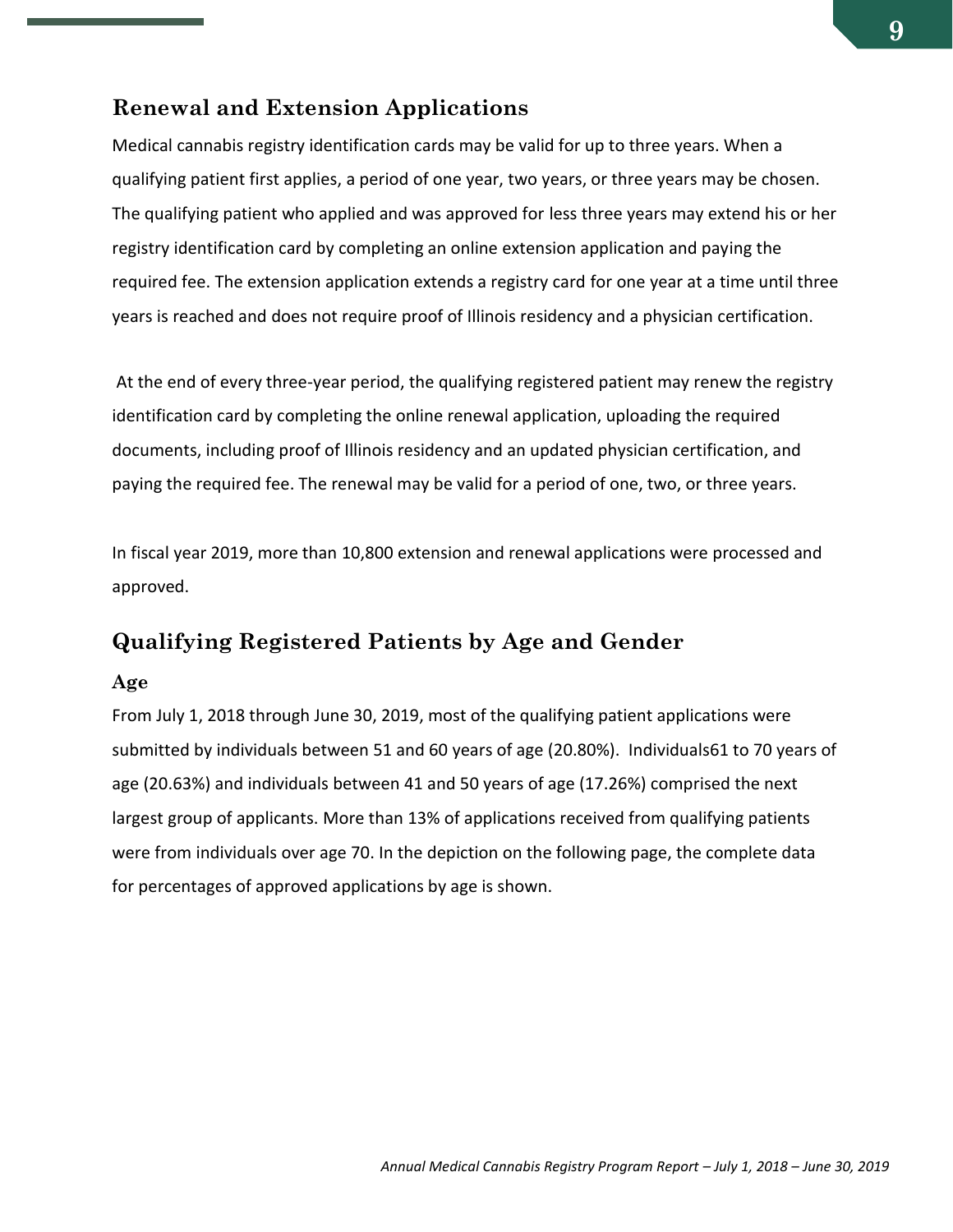

#### **Gender**

Slightly more females (50.32%) applied for a medical cannabis registry identification card than males (49.68%).

## <span id="page-9-0"></span>**Qualifying Patient Applications by County of Residence**

Most registered qualifying patients reside in Cook County (17,587). Lake, DuPage, and Will counties each have more than 2,900 registered qualifying patients. The table on the following page provides the number of qualifying patient applicants by county of residence for the period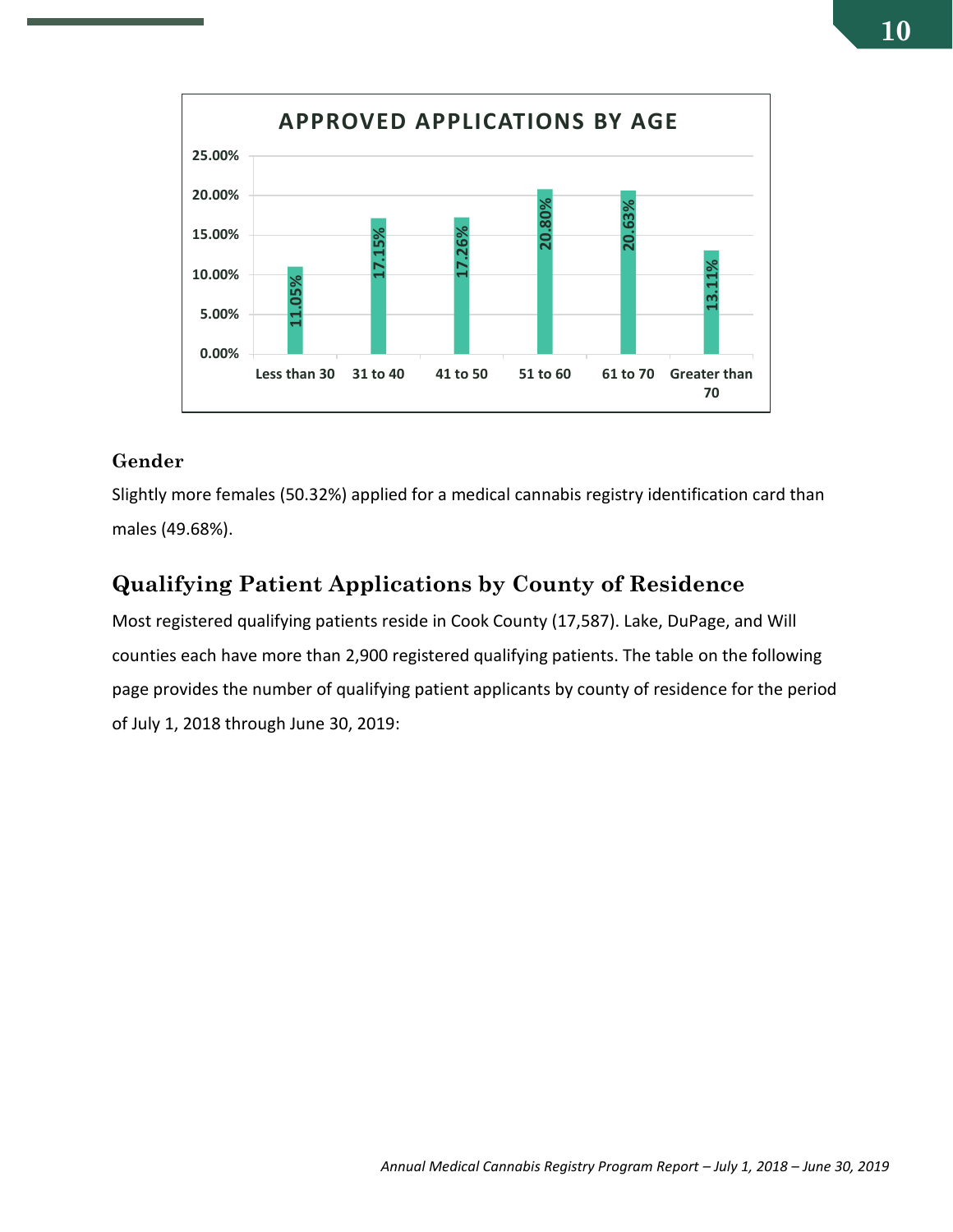# **QUALIFYING PATIENTS BY COUNTY OF RESIDENCE**

| <b>County of</b>   | <b>Number of</b>  | July 1, 2018 to June 30, 2019<br><b>County of</b> | <b>Number of</b>  | <b>County of</b> | <b>Number of</b>  |
|--------------------|-------------------|---------------------------------------------------|-------------------|------------------|-------------------|
| <b>Residence</b>   | <b>Qualifying</b> | <b>Residence</b>                                  | <b>Qualifying</b> | <b>Residence</b> | <b>Qualifying</b> |
|                    | <b>Patients</b>   |                                                   | <b>Patients</b>   |                  | <b>Patients</b>   |
| Cook               | 17,587            | Henry                                             | 163               | White            | 60                |
| DuPage             | 3,872             | Stephenson                                        | 158               | Jo Daviess       | 59                |
| Lake               | 3,652             | Woodford                                          | 148               | Marshall         | 59                |
| Will               | 2,913             | Lee                                               | 144               | Johnson          | 58                |
| <b>McHenry</b>     | 1,470             | Christian                                         | 139               | Moultrie         | 56                |
| Kane               | 1,465             | Marion                                            | 137               | Perry            | 52                |
| Winnebago          | 1,041             | Logan                                             | 121               | Greene           | 48                |
| Tazewell           | 868               | Morgan                                            | 119               | Jersey           | 47                |
| <b>Madison</b>     | 839               | <b>Mason</b>                                      | 118               | Wayne            | 44                |
| Peoria             | 811               | Union                                             | 114               | Cass             | 43                |
| Mclean             | 857               | McDonough                                         | 113               | Jasper           | 42                |
| Sangamon           | 825               | Saline                                            | 113               | Cumberland       | 41                |
| Champaign          | 801               | Montgomery                                        | 111               | Ford             | 39                |
| <b>Rock Island</b> | 696               | <b>Bureau</b>                                     | 106               | Menard           | 39                |
| <b>Saint Clair</b> | 517               | Livingston                                        | 105               | Crawford         | 35                |
| Adams              | 420               | Shelby                                            | 104               | Warren           | 33                |
| La Salle           | 406               | Jefferson                                         | 93                | Pope             | 30                |
| Dekalb             | 384               | Dewitt                                            | 86                | Schuyler         | 30                |
| Kendall            | 359               | <b>Hancock</b>                                    | 86                | Lawrence         | 29                |
| Fulton             | 321               | Piatt                                             | 83                | Alexander        | 27                |
| Grundy             | 299               | Carroll                                           | 78                | Edgar            | 26                |
| Williamson         | 289               | Richland                                          | 77                | Gallatin         | 26                |
| <b>Macon</b>       | 287               | Fayette                                           | 76                | <b>Edwards</b>   | 25                |
| Kankakee           | 279               | Mercer                                            | 76                | Hardin           | 25                |
| Whiteside          | 266               | <b>Clark</b>                                      | 72                | Pulaski          | 24                |
| Effingham          | 247               | Douglas                                           | 70                | Wabash           | 23                |
| Coles              | 229               | <b>Massac</b>                                     | 70                | <b>Brown</b>     | 20                |
| Jackson            | 229               | Monroe                                            | 70                | Calhoun          | 19                |
| Vermilion          | 221               | Clinton                                           | 69                | Henderson        | 19                |
| Boone              | 189               | Randolph                                          | 67                | Washington       | 19                |
| Ogle               | 182               | Pike                                              | 65                | Hamilton         | 17                |
| Macoupin           | 181               | <b>Iroquois</b>                                   | 64                | Putnam           | 17                |
|                    | 180               | <b>Bond</b>                                       | 61                | Scott            | 17                |
| Franklin           |                   |                                                   |                   |                  |                   |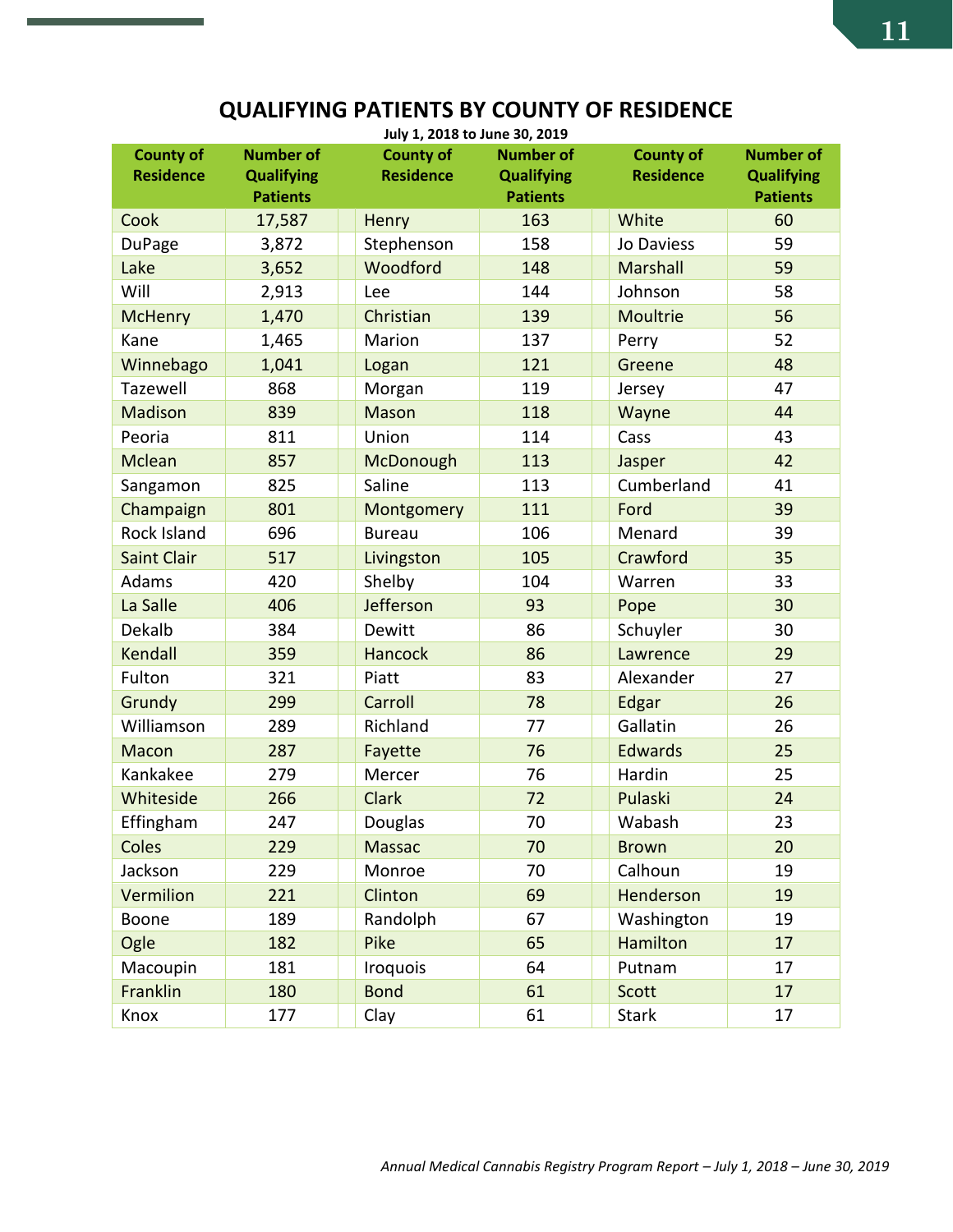### <span id="page-11-0"></span>**Qualifying Debilitating Medical Conditions**

In fiscal year 2019, qualifying patients may be certified for a medical cannabis registry identification card under one of the following conditions, specified by the Act:

Acquired Immunodeficiency Syndrome (AIDS); Agitation of Alzheimer's disease; Amyotrophic Lateral Sclerosis (ALS); Arnold-Chiari malformation and Syringomyelia; Cachexia/wasting syndrome; Cancer; Causalgia; Chronic Inflammatory Demyelinating Polyneuropathy; Crohn's disease; CRPS (Complex Regional Pain Syndromes Type II); Dystonia; Fibromyalgia (severe); Fibrous dysplasia; Glaucoma; Hepatitis C; Human Immunodeficiency Virus (HIV); Hydrocephalus; Interstitial Cystitis; Lupus; Multiple Sclerosis; Muscular dystrophy; Myasthenia Gravis; Myoclonus; Nail-patella syndrome; Neurofibromatosis; Parkinson's disease; Post-concussion syndrome; RSD (Complex Regional Pain Syndromes Type I); Residual limb pain; Rheumatoid arthritis (RA); Seizure disorders, including those characteristic of Epilepsy; Sjogren's syndrome; Spinal cord disease (including but not limited to arachnoiditis); Spinal cord injury: damage to the nervous tissue of the spinal cord with objective neurological indication of intractable spasticity; Spinocerebellar Ataxia (SCA); Tourette's syndrome; Traumatic brain injury (TBI); and Post-traumatic stress disorder (PTSD).

An individual diagnosed with one or more of those conditions may qualify to apply for a medical cannabis registry identification card. The qualifying patient must obtain a written certification from an Illinois licensed physician with whom they have a bona fide physician-patient relationship.

#### **Certifications Issued by Type of Condition**

Between July 1, 2018 and June 30, 2019, qualifying patients who applied for a medical cannabis registry identification card in Illinois were certified for the following qualifying debilitating medical conditions as illustrated on the following page. More than 20% of all qualifying patients indicated PTSD as their debilitating medical condition.

**12**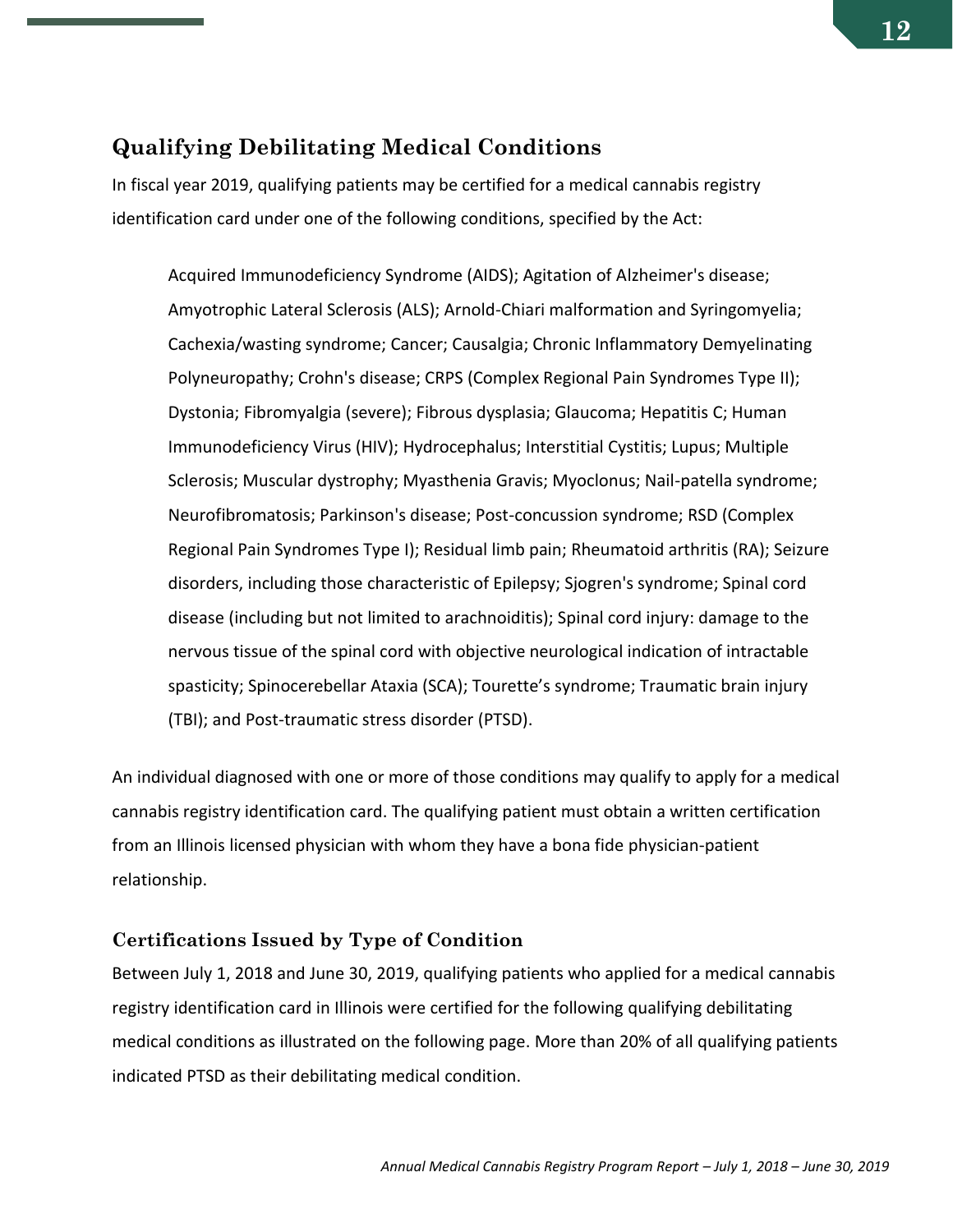

*\*Some qualifying patients may have more than one qualifying debilitating medical condition.*

### <span id="page-12-0"></span>**Caregivers**

A qualifying patient may identify a caregiver to assist with the use of medical cannabis. Designated caregivers may enter a licensed medical cannabis dispensary and purchase medical cannabis on behalf of a registered qualifying patient. A designated caregiver must be 21 years of age or older and can only assist one registered qualifying patient with the use of medical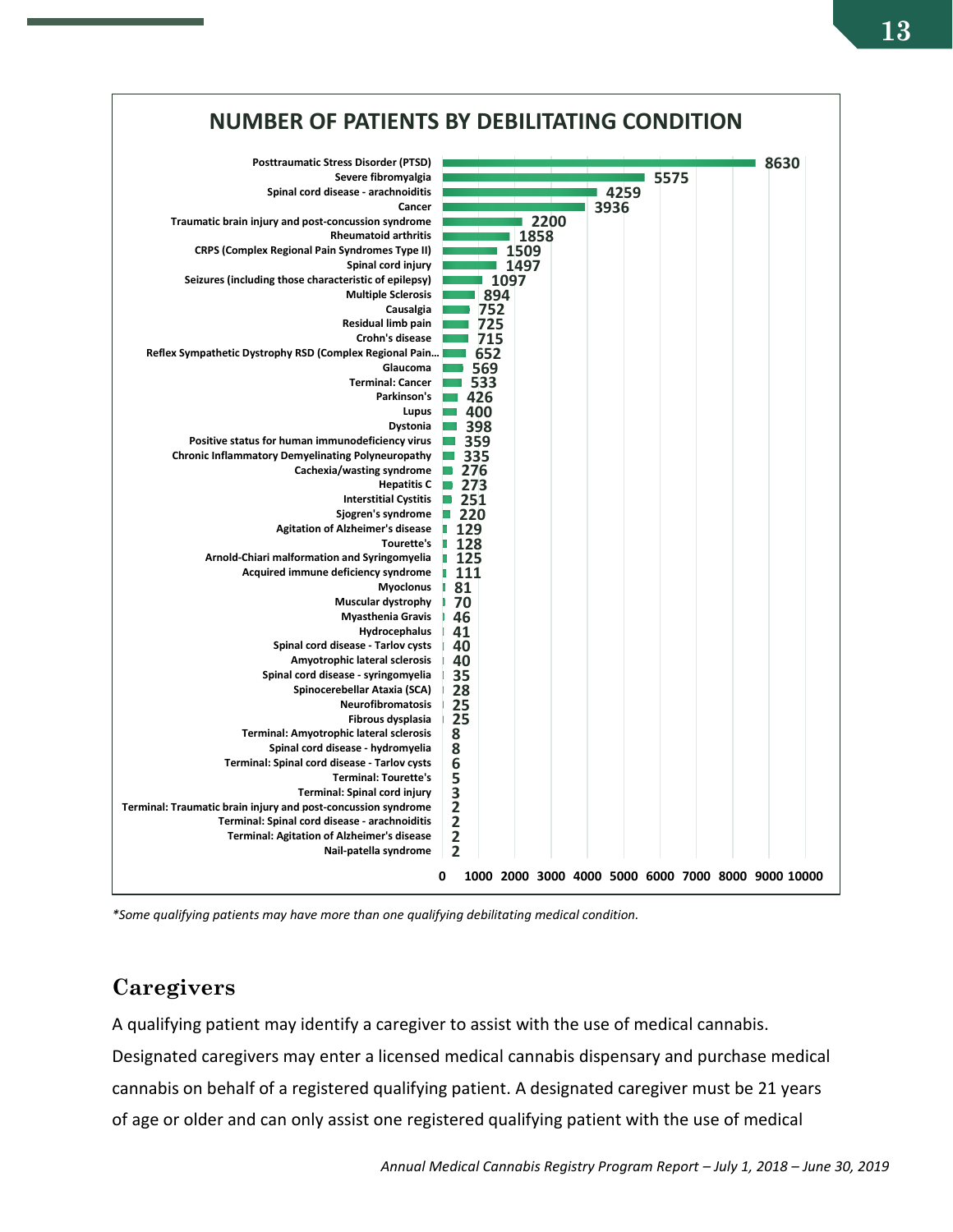cannabis. Between July 1, 2018 and June 30, 2019, more than 6,500 applications for designated caregivers were approved.

#### **Minor Caregivers**

One caregiver is included at no charge in the application for a minor. However, if a qualifying patient under 18 years of age identifies two designated caregivers as both biological parents or two legal guardians that have significant decision-making responsibilities over the qualifying minor patient, or if only one biological parent or legal guardian has significant decision-making responsibilities for the qualifying patient under 18 years of age, then a second designated caregiver may be identified for an additional fee and caregiver application.

### <span id="page-13-0"></span>**Terminal Illness**

Beginning in fiscal year 2017, patients diagnosed with a terminal illness were able to apply for a medical cannabis registry identification card valid for six months. Terminal illness is defined as having a life expectancy of six months or less. The terminal illness application is expedited and must be approved or denied within 14 days of receiving a complete application. The terminal illness application is offered at no cost to the patient. The Illinois Department of Public Health (IDPH) offers a free designated caregiver application for patients applying under the terminal illness category to ensure the patient has access to medical cannabis as their condition deteriorates. The terminal illness application incudes a physician confirmation of the terminal illness diagnosis. Cancer was the most frequent diagnosis with 817 terminal cancer patients out of a total of 871 l terminal patients (nearly 94%). For a full list of terminal illness conditions identified, refer to the table on the following page.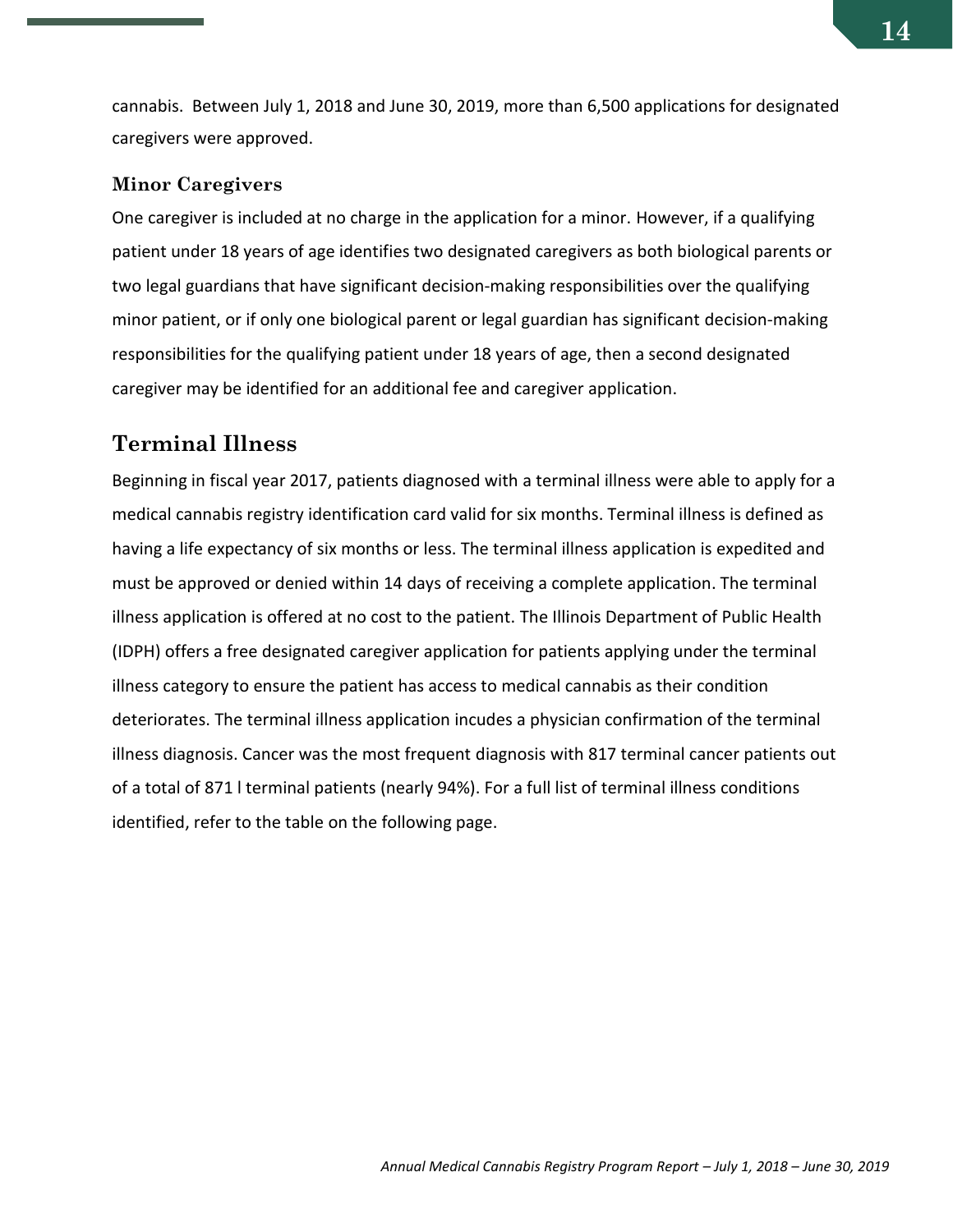| <b>Terminal Illness Condition</b>                          | <b>Number of Patients</b> |
|------------------------------------------------------------|---------------------------|
| Cancer                                                     | 817                       |
| <b>Other</b>                                               | 26                        |
| <b>Amyotrophic Lateral Sclerosis</b>                       | 13                        |
| <b>Cachexia/Wasting Syndrome</b>                           | 5                         |
| <b>Agitation of Alzheimer's Disease</b>                    | 3                         |
| <b>Chronic Inflammatory Demyelinating Polyneuropathy</b>   | 1                         |
| Lupus                                                      | 1                         |
| <b>Multiple Sclerosis</b>                                  | 1                         |
| <b>Myoclonus</b>                                           | 1                         |
| <b>Parkinson's Disease</b>                                 | 1                         |
| <b>Traumatic Brain Injury and Post-Concussion Syndrome</b> |                           |

#### **NUMBER OF QUALIFYING PATIENTS BY TERMINAL ILLNESS**

**July 1, 2018 to June 30, 2019**

### <span id="page-14-0"></span>**Reduced Fee Registry Candidates**

A reduced application fee is offered for individuals who are veterans, enrolled in Social Security Disability Income (SSDI), or Supplemental Security Income (SSI). In addition, applicants receiving U.S. Railroad Retirement Board Disability benefits, Teacher's Retirement System disability benefits, or Illinois State Universities Retirement System disability benefits may also qualify for a reduced fee with submission of valid proof of disability benefits.

#### **Veterans**

Veterans who served in one of the five active-duty Armed Services, or their respective Guard or Reserve units, and who were discharged or released from service under conditions other than dishonorable are qualified to apply for the reduced application fee.

During state fiscal year 2019, more than 2,300 veterans applied for a registry identification card. In addition, the number of qualifying veterans in 2019 was more than seven times greater than in 2015.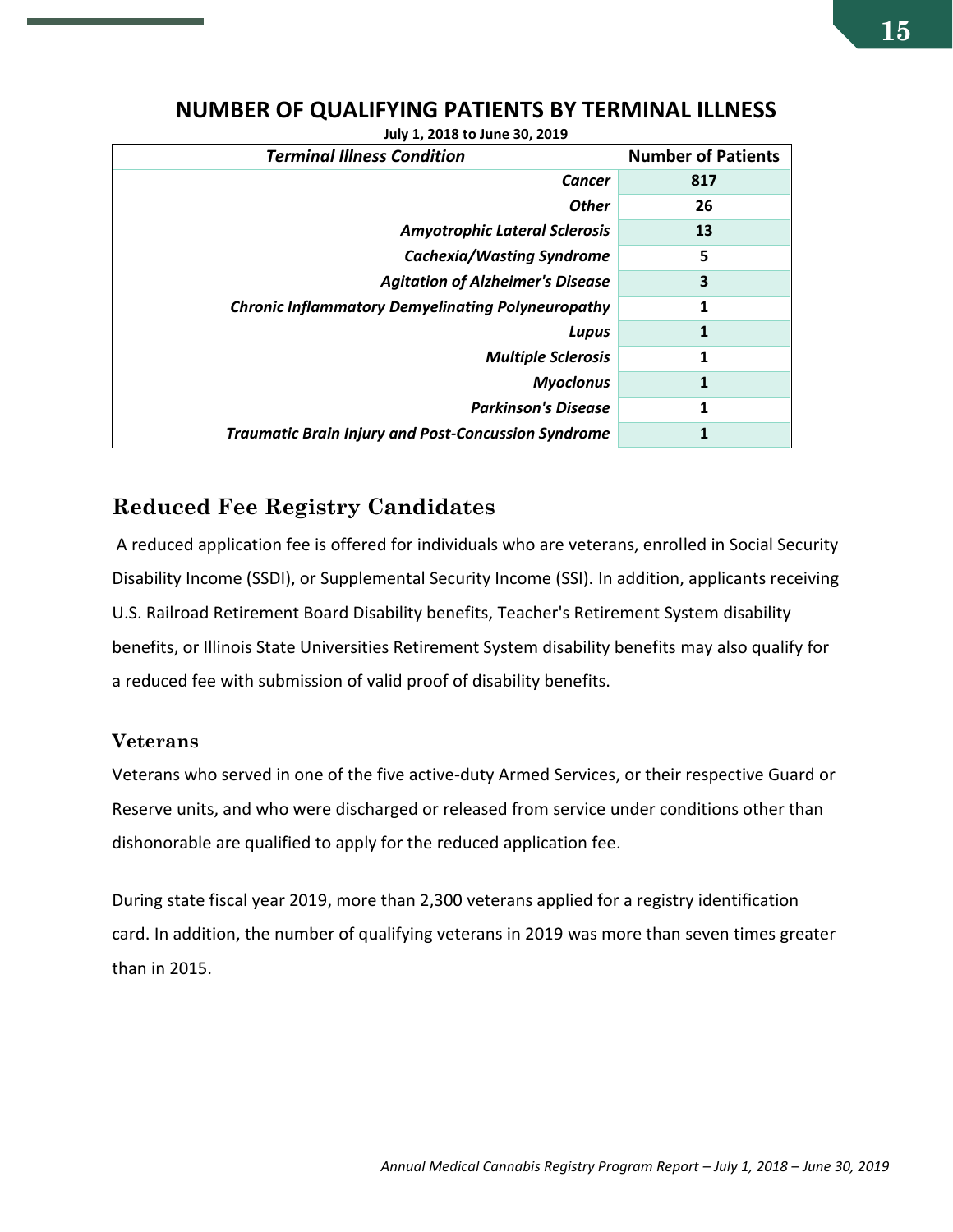

#### **Social Security Disability or Supplement Income Recipients**

Qualifying patients enrolled in Social Security Disability Income (SSDI), or Supplemental Security Income (SSI) programs are also qualified to apply for the reduced application fee for the Medical Cannabis Patient Program (MCPP).

More than 5,600 qualifying patients applied for MCPP under the reduced application fee, which is available to individuals receiving SSDI or SSI in fiscal year 2019. Furthermore, the number of applicants applying as a SSDI or SSI recipient is more than five times greater than at the time of the program's initiation in 2014.

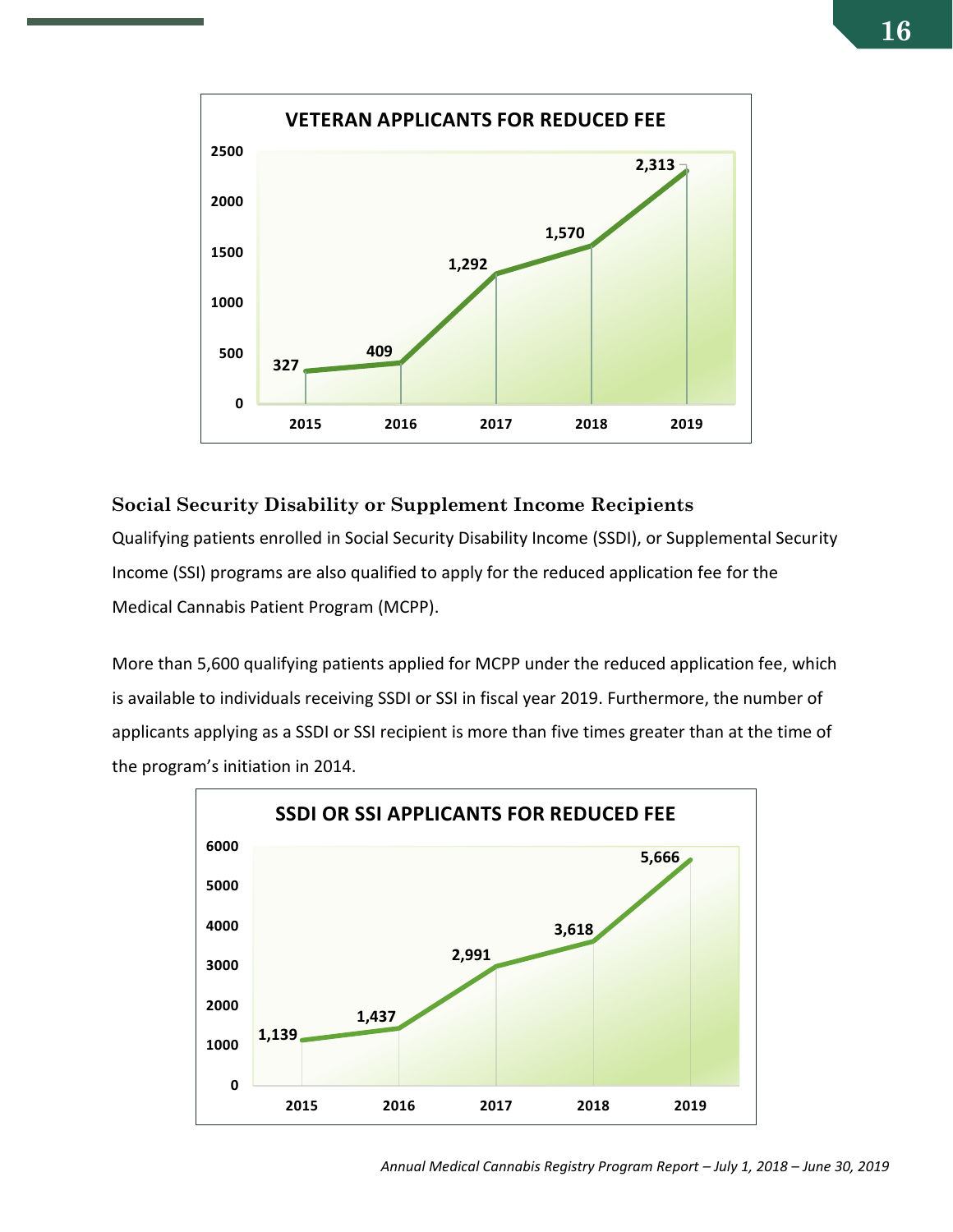### <span id="page-16-0"></span>**Physician Certification**

The MCPP requires a physician to provide a written certification confirming the diagnosis of a qualifying debilitating medical condition for patients seeking to apply for a medical cannabis registry identification card. A physician must be a Doctor of Medicine or Osteopathy licensed in Illinois under the Medical Practice Act of 1987 to practice medicine and must have a current Illinois controlled substances license under Article II of the Illinois Controlled Substances Act. No other licensed professional (including dentists) may recommend a qualifying patient for medical cannabis use. All minor qualifying patient applicants must include two physician written certifications from two separate physicians, one recommending and one reviewing.

#### **Certifying Physician Attestations**

Qualifying patients are encouraged to consult with their physician about the use of medical cannabis. The physician completes a certification document attesting the patient has a confirmed diagnosis of one or more of the qualifying debilitating medical conditions defined in the MCPP Act and submits the document directly to the patient to include in their application. Physicians certify they have:

- Established a bona fide physician-patient relationship with the qualifying patient applicant;
- Conducted an in-person physical examination of the qualifying patient within the last 90 calendar days;
- Completed an assessment of the qualifying patient's medical history, including the review of medical records from other treating physicians within the previous 12 months; and
- Explained the potential risks and benefits of the medical use of cannabis to the qualifying patient.

Between July 1, 2018 and June 30, 2019, more than 4,500 physicians licensed in Illinois submitted written certifications for qualifying patients seeking to participate in the medical cannabis program. Most physicians certified fewer than 25 qualifying patients each. Fifty-eight physicians certified more than 100 patients each. In fiscal year 2019, approximately 52,000 physician written certifications were submitted.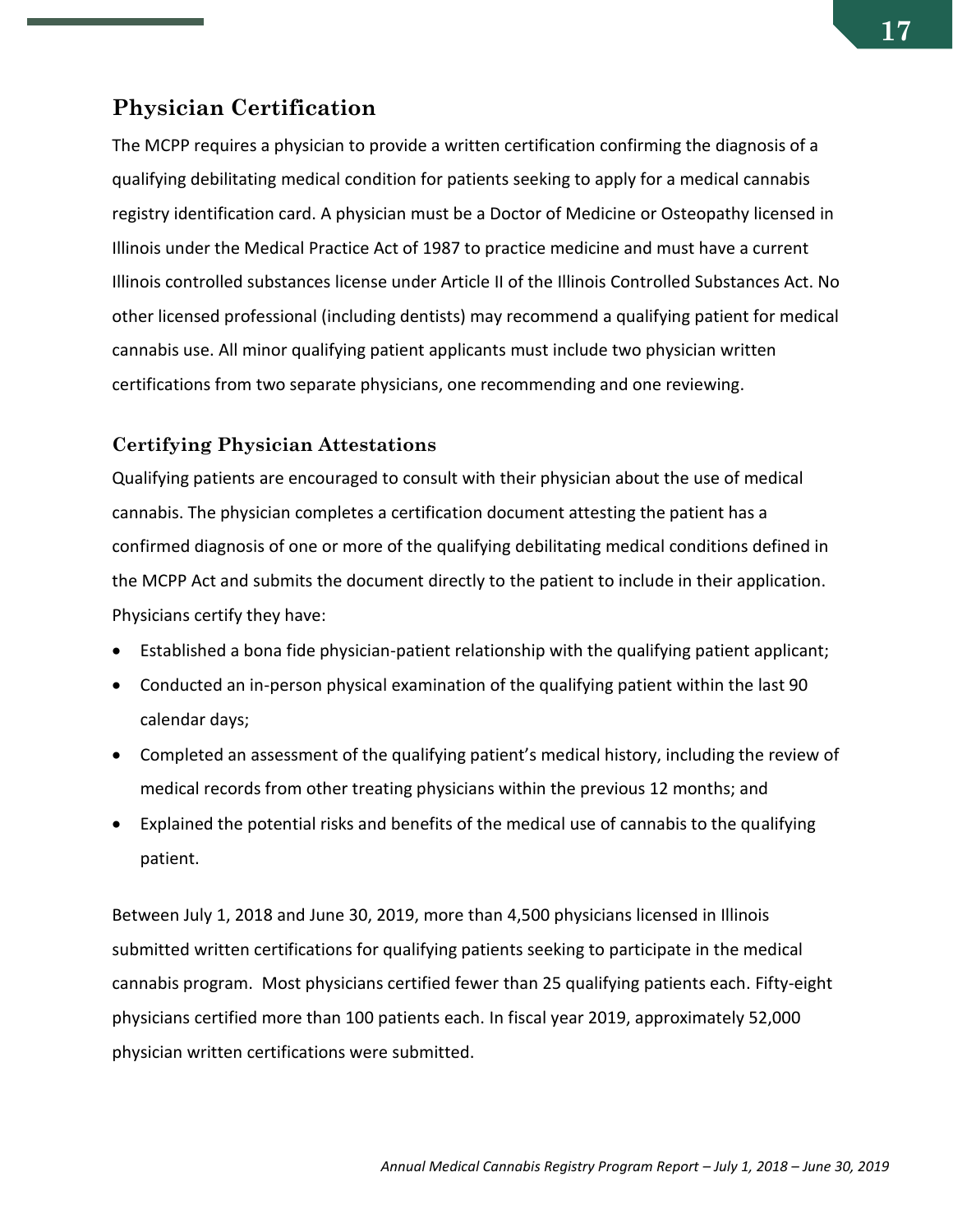### <span id="page-17-0"></span>**Adequate Supply of Medical Cannabis**

A registered qualifying patient may purchase up to 2.5 ounces of medical cannabis during a 14 day period. This amount of medical cannabis, called the "adequate supply," is defined in Section 10 of the Act. Purchases of medical cannabis can only be made at a licensed registered medical cannabis dispensary.

The registered qualifying patient's physician may submit a signed, written statement asserting that in the physician's professional assessment, 2.5 ounces is an insufficient adequate supply to properly alleviate the patient's qualifying debilitating medical condition or symptoms associated with the patient's qualifying debilitating medical condition. The waiver must be mailed by the physician and must be accompanied by a \$25 check or money order from the patient. If IDPH approves the waiver, the amount of medical cannabis recommended by the physician shall be noted on the registry identification card.

A total of 455 waivers were granted and the amount of increase in the allowable amount requested ranged from 2.6 ounces to 15 ounces. Just more than 89% were waivers to increase allowable amount between 2.6 ounces and 5 ounces, approximately 10% between 5.5 ounces and 10 ounces, and less than 1%greater than 10 ounces.

# <span id="page-17-1"></span>**OPIOID ALTERNATIVE PATIENT PROGRAM (OAPP)**

### <span id="page-17-2"></span>**Number of Patients Registered**

Each patient may hold an active registration every 90 days with the option to renew through the Illinois Cannabis Tracking System (ICTS). On June 30, 2019, a total of 1,932 patients were actively registered meeting the following requirements: at least 21 years of age, an Illinois resident, certified by an Illinois licensed physician that the qualifying patient has a medical condition for which an opioid has been or could be prescribed on generally accepted standards of care, and payment of a \$10.00 registration fee. The number of patients registered has progressively grown each month since the inception of the program. In addition, patients who have begun the registration and were only waiting on their physician to complete their portion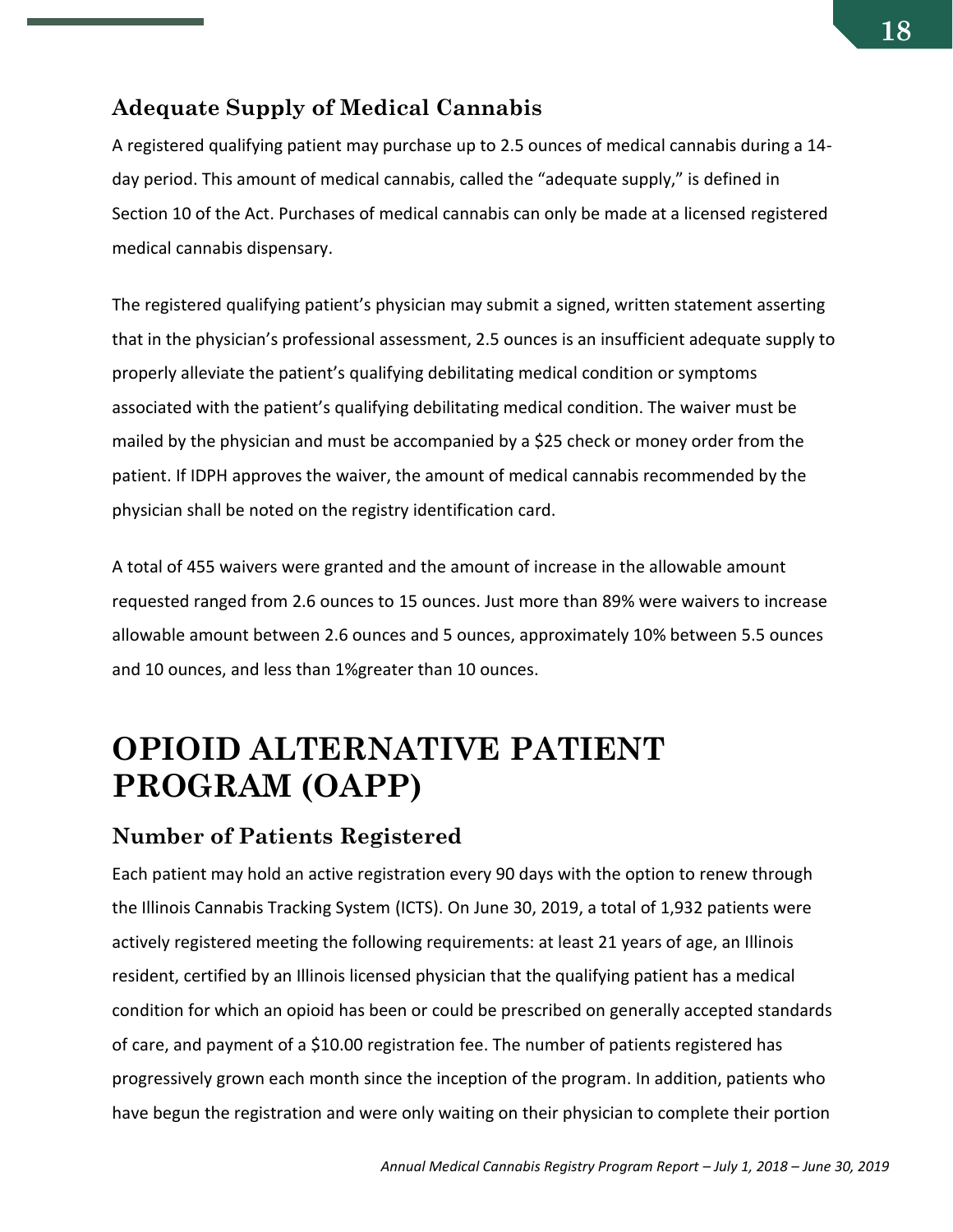included another 886 patients in "awaiting physician certification" status. In the first five months (January 31, 2019 – June 30, 2019), only 12 patients were denied due to having a Commerical Driver's License (CDL) or school bus permit, which is not allowable according to the laws and rules of the Act for both programs. As of June 30, 2019, 38 registrations were revoked primarily due to a physician revocation or the patient switched to the Medical Cannabis Patient Program (MCPP). A patient can only be enrolled in one program at a time.



*Data collection was not attainable in February and March due to new system reporting tools not yet developed.*

## <span id="page-18-0"></span>**Qualifying Registered Patients by Age and Gender**

#### **Age**

During fiscal year 2019, July 1, 2018 through June 30, 2019, most of the qualifying patient registrations were submitted by individuals between 51 and 60 years of age (23.79%). Individuals61 to 70 years of age (20.22%) and individuals between 41 and 50 years of age (19.88%) comprised the next largest group of applicants. Almost 11% of registrations received from qualifying patients were from individuals over age 70. The complete data for number of approved applications by age is shown on the following page.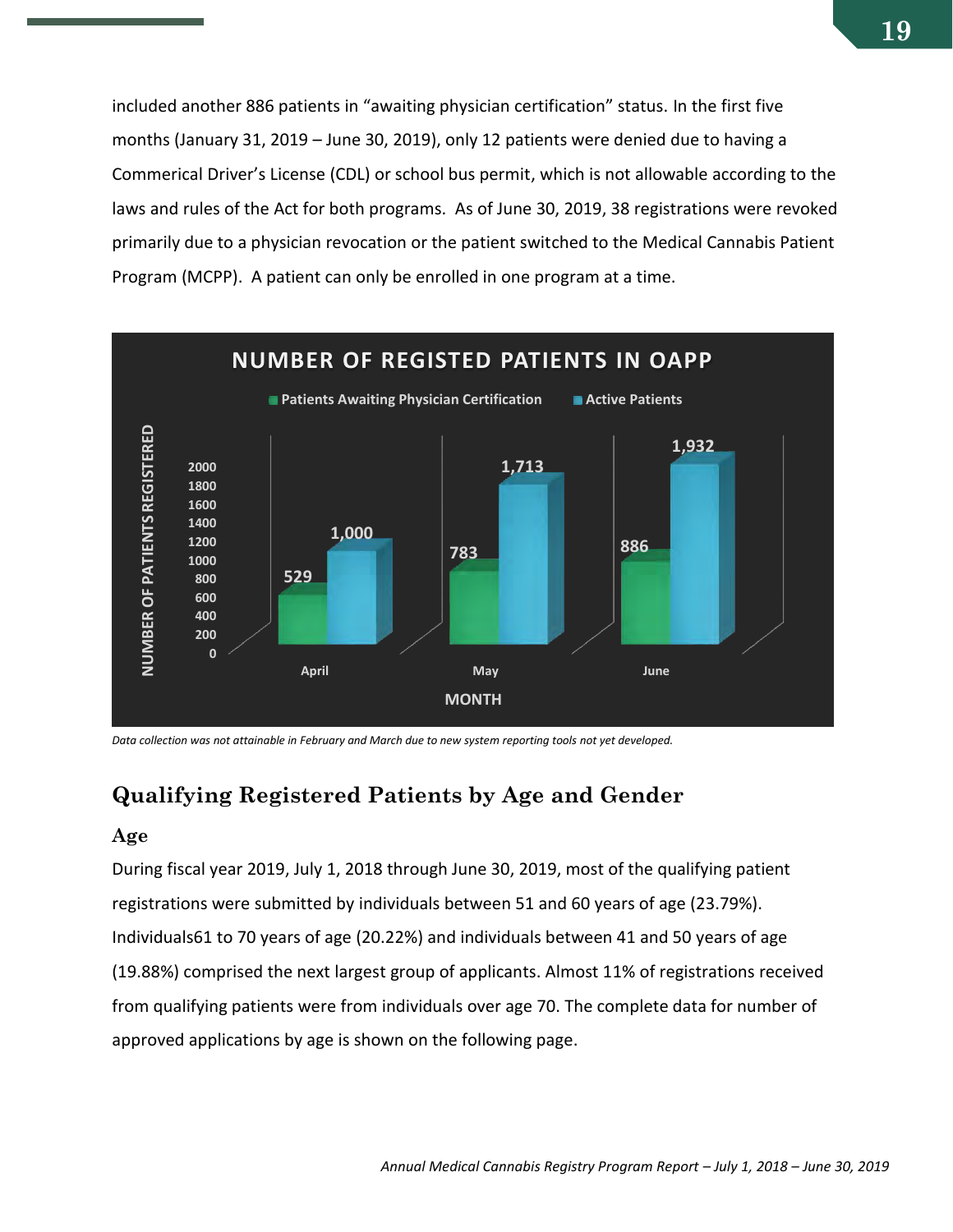

#### **Gender**

The same number of males (1,202) registered as the number of females (1,202). As you can see above, each age group slightly differs on the male-to-female ratio. However, more than twice the number of females registered than males who were older than the age of 70.

### <span id="page-19-0"></span>**Active Patients by County of Residence**

Most registered patients reside in Cook County (828). Will, Lake, and DuPage counties each have more than 200 registered patients. The table on the following page provides the number of active patients by county of residence for the period of July 1, 2018 through June 30, 2019.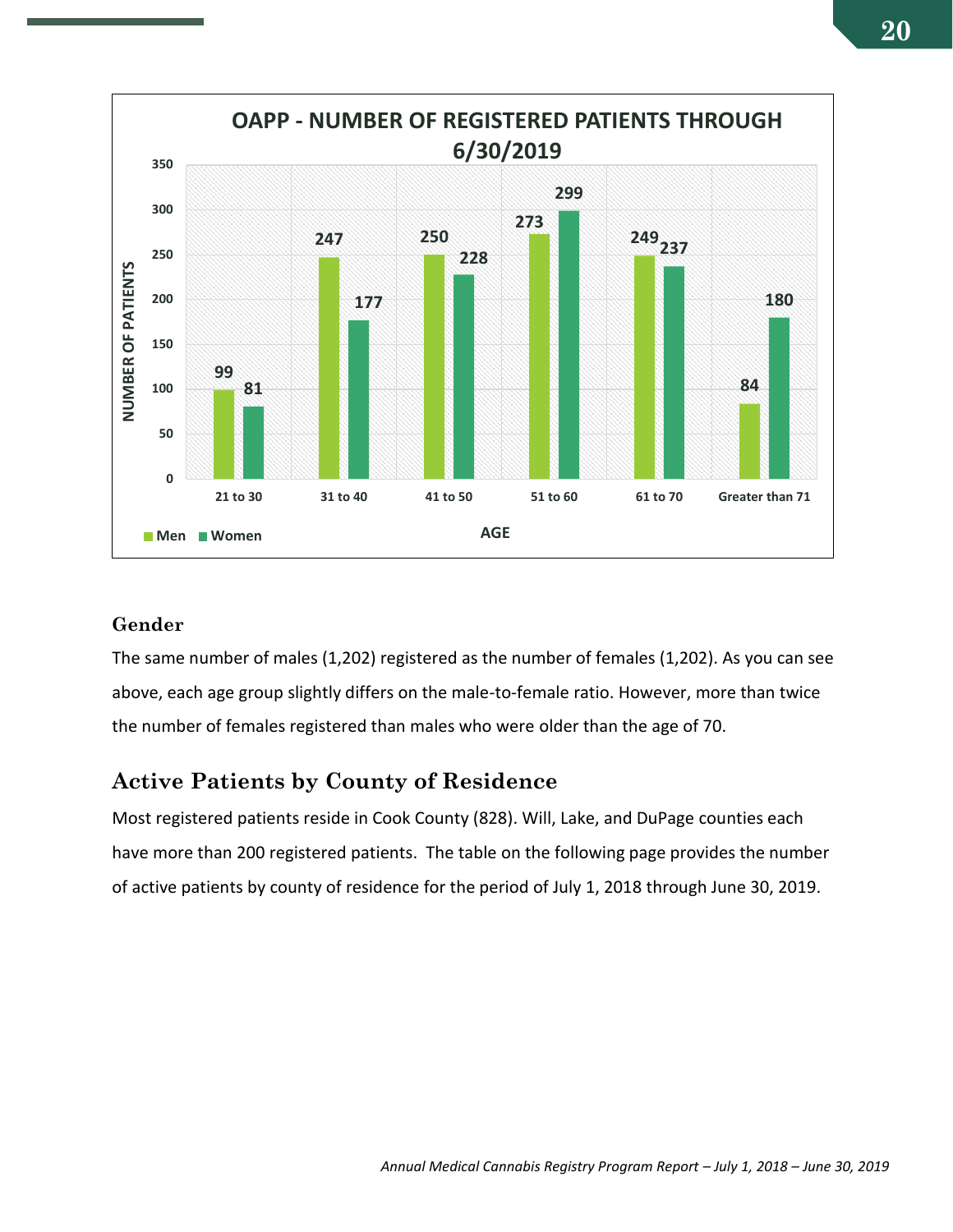## **NUMBER OF ACTIVE PATIENTS BY COUNTY OF RESIDENCE**

**July 1, 2018 to June 30, 2019**

| <b>COUNTY OF</b>   | <b>NUMBER OF</b> | <b>COUNTY OF</b>  | $\cdots$ $\cdots$<br><b>NUMBER OF</b> | <b>COUNTY OF</b>  | <b>NUMBER OF</b> |
|--------------------|------------------|-------------------|---------------------------------------|-------------------|------------------|
| <b>RESIDENCE</b>   | <b>ACTIVE</b>    | <b>RESIDENCE</b>  | <b>ACTIVE</b>                         | <b>RESIDENCE</b>  | <b>ACTIVE</b>    |
|                    | <b>PATIENTS</b>  |                   | <b>PATIENTS</b>                       |                   | <b>PATIENTS</b>  |
| <b>Cook</b>        | 828              | Lee               | 144                                   | <b>Cumberland</b> | $\mathbf{1}$     |
| Will               | 246              | <b>Marion</b>     | 137                                   | <b>Edgar</b>      | $\mathbf{1}$     |
| Lake               | 228              | Randolph          | 67                                    | <b>Effingham</b>  | $\mathbf{1}$     |
| <b>DuPage</b>      | 215              | <b>Hancock</b>    | 86                                    | <b>Fayette</b>    | $\mathbf{1}$     |
| <b>Kane</b>        | 111              | <b>Iroquois</b>   | 64                                    | <b>Hardin</b>     | $\mathbf{1}$     |
| Sangamon           | 81               | Livingston        | 105                                   | <b>Mason</b>      | $\mathbf{1}$     |
| <b>Kendall</b>     | 50               | <b>Morgan</b>     | 119                                   | <b>Massac</b>     | $\mathbf{1}$     |
| St. Clair          | 40               | Putnam            | 17                                    | <b>Mercer</b>     | $\mathbf{1}$     |
| La Salle           | 39               | Stephenson        | 158                                   | <b>Piatt</b>      | $\mathbf{1}$     |
| Champaign          | 37               | <b>Tazewell</b>   | 868                                   | <b>Pike</b>       | $\mathbf{1}$     |
| <b>Kankakee</b>    | 33               | <b>Vermilion</b>  | 221                                   | <b>Stark</b>      | $\mathbf{1}$     |
| <b>Coles</b>       | 30               | <b>Douglas</b>    | 70                                    | Washington        | $\mathbf{1}$     |
| <b>Madison</b>     | 28               | Ford              | 39                                    | <b>Alexander</b>  | $\mathbf{0}$     |
| <b>Dekalb</b>      | 27               | Jasper            | 42                                    | <b>Brown</b>      | $\mathbf{0}$     |
| <b>Fulton</b>      | 23               | <b>Jo Daviess</b> | 59                                    | <b>Calhoun</b>    | $\mathbf{0}$     |
| <b>Rock Island</b> | 21               | Johnson           | 58                                    | Cass              | 0                |
| <b>Grundy</b>      | 19               | <b>Menard</b>     | 39                                    | De Witt           | $\mathbf 0$      |
| Winnebago          | 18               | Shelby            | 104                                   | <b>Edwards</b>    | $\mathbf{0}$     |
| <b>Bond</b>        | 12               | Woodford          | 148                                   | <b>Greene</b>     | $\mathbf{0}$     |
| <b>Monroe</b>      | 11               | Carroll           | 78                                    | Henderson         | $\mathbf{0}$     |
| <b>Williamson</b>  | 11               | <b>Gallatin</b>   | 26                                    | <b>Jersey</b>     | $\mathbf 0$      |
| <b>Bureau</b>      | 9                | <b>Hamilton</b>   | 17                                    | Logan             | $\mathbf 0$      |
| <b>Clinton</b>     | 9                | <b>Knox</b>       | 177                                   | <b>McDonough</b>  | $\mathbf{0}$     |
| <b>Franklin</b>    | 9                | Lawrence          | 29                                    | <b>McHenry</b>    | 0                |
| <b>Adams</b>       | 8                | <b>Montgomery</b> | 111                                   | <b>Mclean</b>     | $\mathbf 0$      |
| <b>Macoupin</b>    | 8                | <b>Moultrie</b>   | 56                                    | <b>Macon</b>      | 0                |
| Whiteside          | 8                | Ogle              | 182                                   | <b>Marshall</b>   | $\pmb{0}$        |
| <b>Boone</b>       | $\overline{7}$   | <b>Richland</b>   | 77                                    | Perry             | 0                |
| Clay               | $6\phantom{a}$   | <b>Saline</b>     | 113                                   | Pope              | $\mathbf 0$      |
| Henry              | 6                | Wayne             | 44                                    | Pulaski           | $\mathbf 0$      |
| Peoria             | $6\phantom{a}$   | White             | 60                                    | <b>Schuyler</b>   | $\mathbf{0}$     |
| Union              | 6                | Christian         | 139                                   | <b>Scott</b>      | $\mathbf 0$      |
| <b>Jackson</b>     | 5                | <b>Clark</b>      | 72                                    | Wabash            | $\mathbf 0$      |
| Jefferson          | 5                | Crawford          | 35                                    | Warren            | $\mathbf 0$      |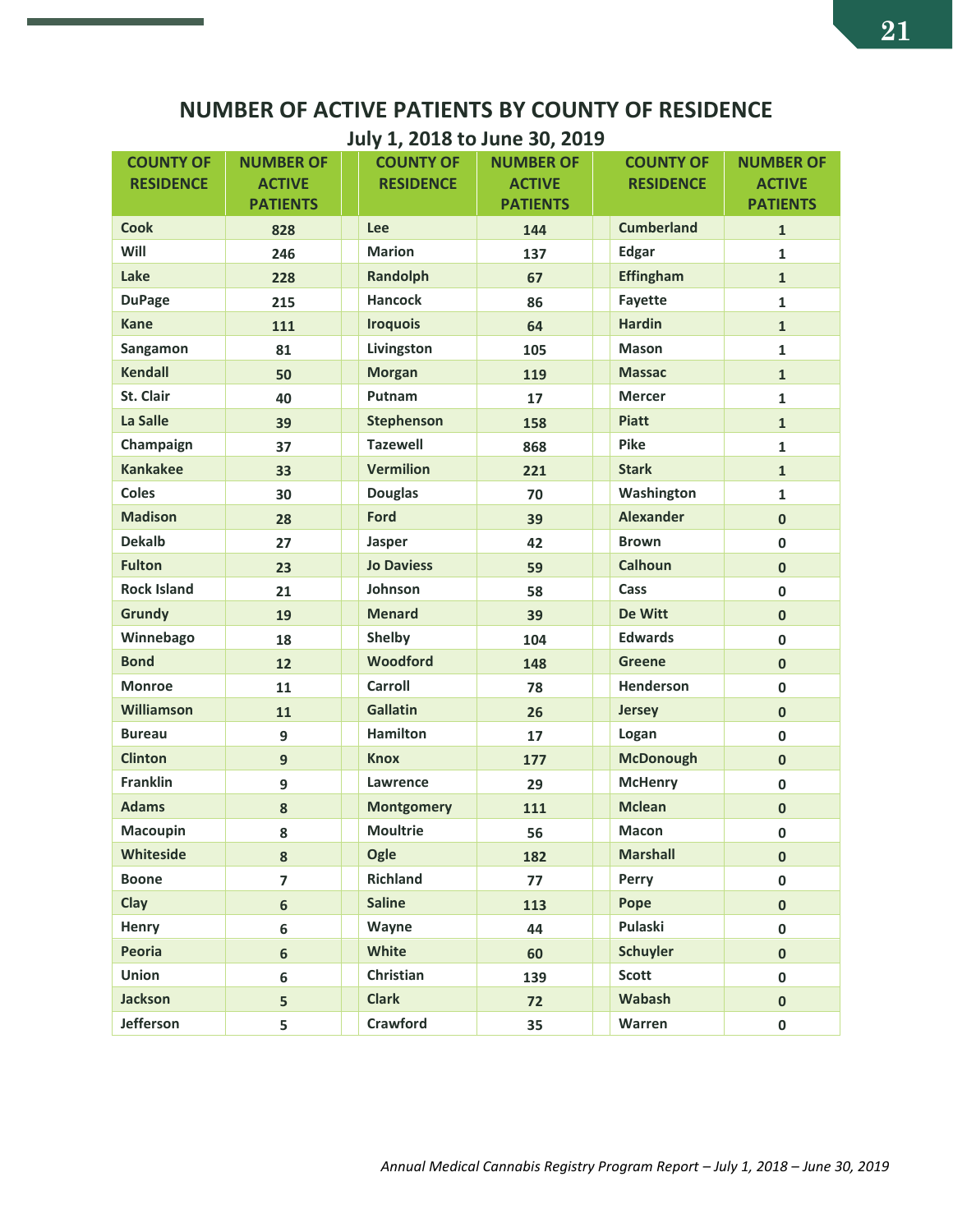### <span id="page-21-0"></span>**Nature of Medical Conditions**

Qualifying patients may be certified for a medical cannabis registration for having a medical condition for which an opioid has been or could be prescribed based on generally accepted standards of care. Since a variety of conditions could qualify a patient, the certification does not simply ask to indicate a specific qualifying debilitating medical condition from an approved list like the MCPP, but rather, inquires on the nature of the patient's medical condition that led the physician to determine whether an opioid has been or could be prescribed. The graphical data below and on the following page depicts if a patient was prescribed an opioid, the type of pain, and nature of the medical condition(s).



#### **Number of Active Patients Prescribed an Opioid**

**Type of Pain**

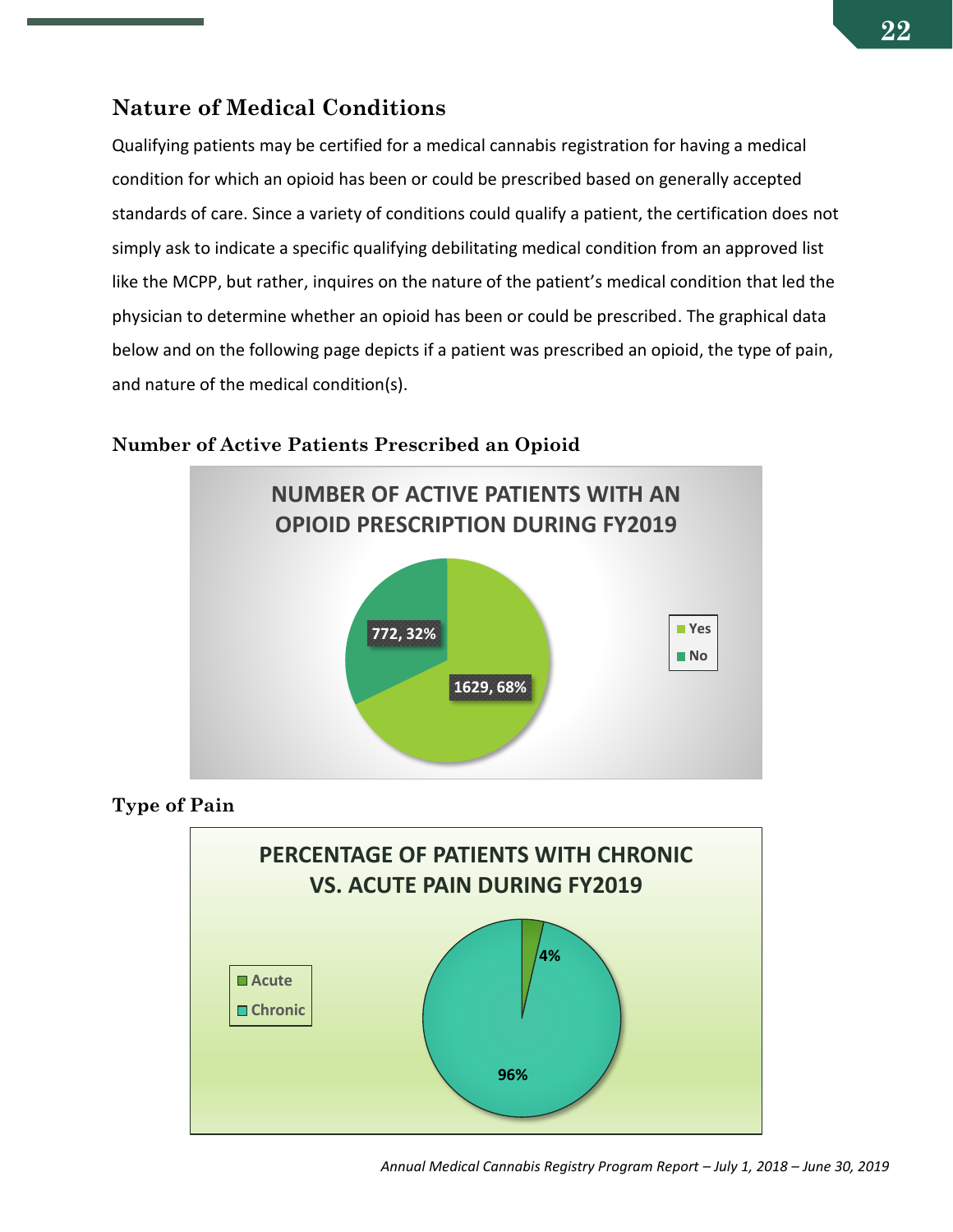#### **Medical Conditions**



*\*Note: Physicians may have recorded more than one condition per patient.*

## <span id="page-22-0"></span>**Physician Certification**

Similar to the Illinois MCPP, the OAPP requires a physician to provide a certification. Unlike MCPP, the OAPP requires the physician to register on the Illinois Cannabis Tracking System (ICTS). The physician only registers one time and may submit physician certifications online through the sign-in portal. Similar to the MCPP, a physician must be a Doctor of Medicine or Osteopathy licensed in Illinois under the Medical Practice Act of 1987 to practice medicine and must have a current Illinois controlled substances license under Article II of the Illinois Controlled Substances Act. No other licensed professional (including dentists) may recommend a qualifying patient for medical cannabis use.

#### **Certifying Physician Attestations**

Qualifying patients are encouraged to consult with their physician about the use of medical cannabis. In addition, the physician certification is valid for 90 days, but can be renewed to allow patients to continue accessing medical cannabis. Each 90-day period, the physician must log in to the secure online portal and complete the physician certification. Before submission of